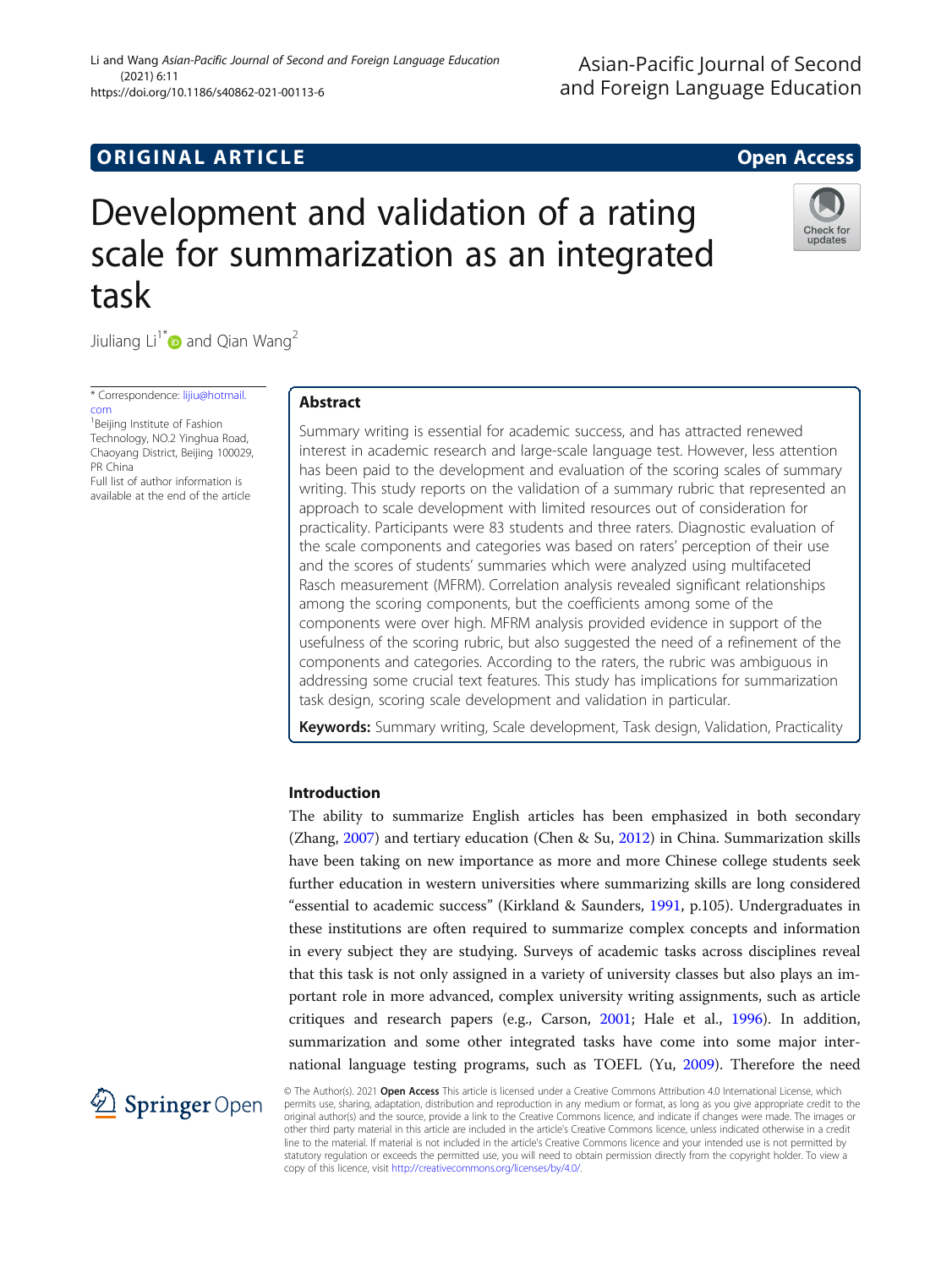becomes urgent to sharpen students' summarization edge by incorporating the task into classroom assessment and large-scale language tests in China, where dramatic changes are to take place along with the recent launch of Chinese Standard of English Language Ability (CSE). However, summarization tasks are complex in nature (Cohen, [1993](#page-19-0)), and even more so when it comes to scoring (Yu, [2007\)](#page-20-0). The task of developing summary criteria is extremely thorny for college instructors in general due to the expertise and efforts it requires. Rating scale constitutes an essential part in the process of summarization task design, the rating, score reporting and interpreting. The goal of the present study is to validate a rating scale developed for summary writing as an integrated task that is expected to be used in the assessment of English as foreign language (EFL) in China.

#### Review of related literature

# Development of scoring criteria for summary writing

#### Determination of major points

Making appropriate choices as to what is important in the source material defines the major characteristic of the ability to summarize, according to some of the most comprehensive and extensively quoted definitions of summary (e.g., Hidi & Anderson, [1986](#page-19-0); McAnulty, [1981\)](#page-20-0). Thus it is desirable that the scoring scheme defines the major points of the original text in order to effectively assess the efficiency of students' summary writing (Yang, [2014\)](#page-20-0).

The important ideas of a text can be determined by formal propositionalization of a source text based on Kintsch and van Dijk's representational situation model (Kintsch & van Dijk, [1978;](#page-19-0) van Dijk & Kintsch, [1977](#page-20-0), [1983\)](#page-20-0) and Meyer's ([1975](#page-20-0)) structural content hierarchy system. Another common approach for test developers to follow involves the use of native speaker experts to rate the importance/priority of information in a source text, or to produce a summary of the source text (Yu, [2007\)](#page-20-0).

However, neither of the above offers a practical solution to developing scoring criteria for EFL context use. Formal propositionalization involves enormous time commitment and expertise (Bernhardt, [1991:](#page-19-0) 202–203; Mills et al., [1993\)](#page-20-0) and the models are found incapable to propositionalize extended texts (Schnotz, [1983](#page-20-0)). As Urquhart and Weir ([1998](#page-20-0)) sighed, test constructors may spend a huge amount of time reading and rereading to stripe off deeper and deeper levels of meaning. These will impose a tremendous burden on college teachers who are not only occupied with heavy workload normally but are also likely lacking in the required expertise. The difficulty will be much more tremendous if we think of the situation that summarization tasks may be assigned frequently in classroom teaching. The second approach involving native speaker experts to help identify the important ideas from a source text is still impractical in an EFL context such as China. Teachers may have difficulty in obtaining help from a sufficient number of native experts. What's more, "even the experts did not fully agree on which ideas were essential to the construction of a meaningful summary" (Cohen, [1993](#page-19-0): 137).

The consideration of a viable solution in this scenario pertains to practicality, an important aspect of test usefulness conceptualized by Bachman and Palmer [\(1996](#page-19-0)). Practicality entails determining the resources available in relation to the resources required to strike an optimum balance among, for instance, the test qualities, reliability and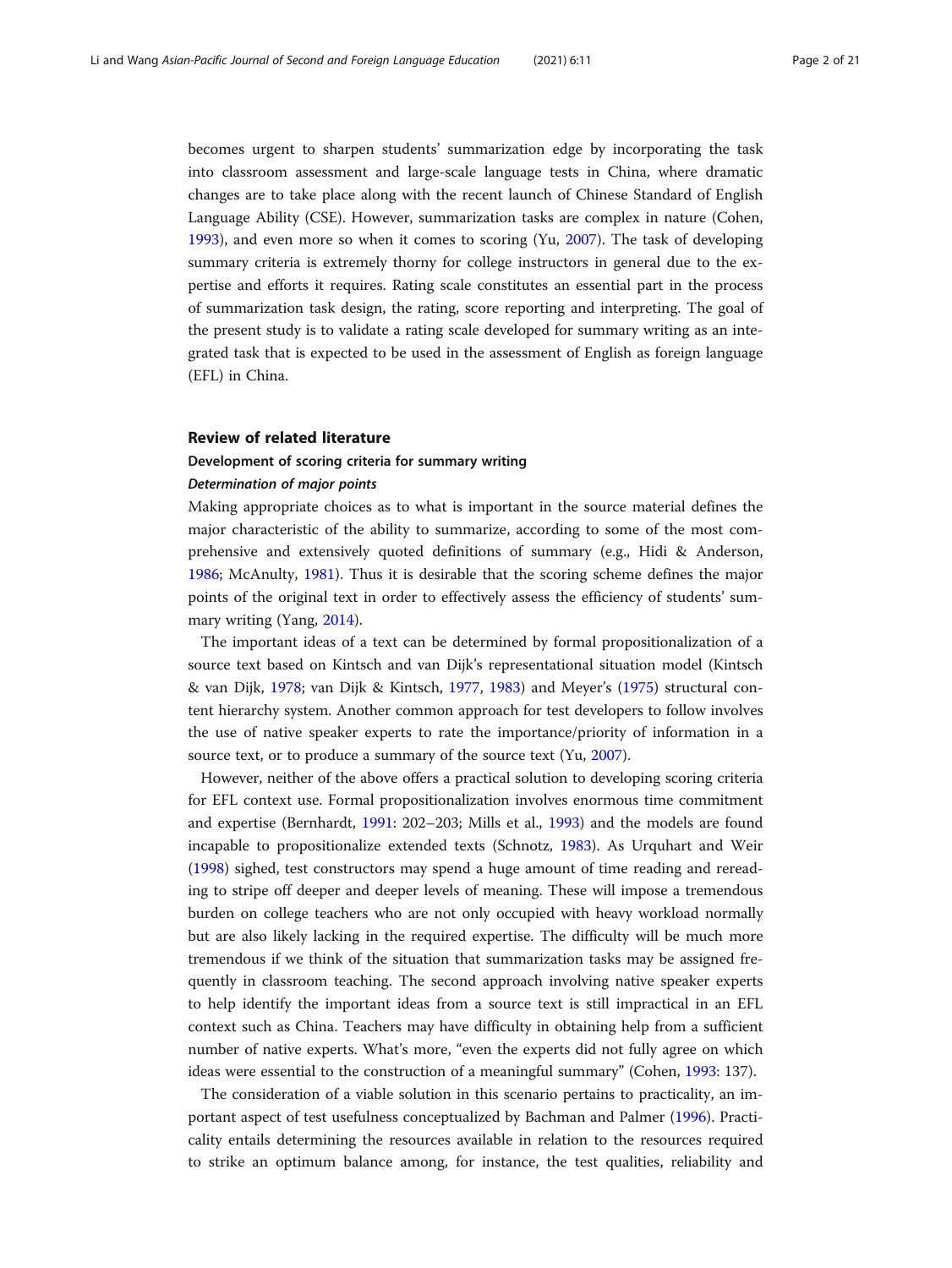construct validity. The consideration of practicality becomes a particular concern for the present study that seeks to develop summarization scoring scheme for tertiary level use under EFL context.

#### Development of rating scale

Rating scale can be developed through intuition-, theory-, and empirically-based methods (Knoch, [2009\)](#page-19-0). Each of these is grounded on different types of knowledge, thus a mixed-method approach has been increasingly used to collect complementary information for rubrics development and validation (e.g., Cumming, Kantor, & Powers, [2001](#page-19-0); Lim, [2012;](#page-19-0) Shaw & Weir, [2007\)](#page-20-0). Intuitive methods include expert judgments, committee and experiential methods. An example of these methods is the Experiential scale design, which normally begins with expert judgment or committee design, then the scale is polished over time by its users. This is by far the "most common method of scale development" (Knoch, [2009](#page-19-0), p.43). However, researchers argue that intuitively developed scales may invite subjectivity (Fulcher, [2012;](#page-19-0) Galaczi, French, Hubbard, & Green, [2011\)](#page-19-0). Thus, it is desirable that development of rating scale should be guided by relevant theories.

McNamara ([1996\)](#page-20-0) and Weigle ([2002](#page-20-0)) rightly pointed out, the rating scale that is used in assessing writing performance should embody the theoretical basis of a writing test, thus scale development need to ascertain that the scoring criteria should provide a clear and credible basis for scoring judgments, and for different levels of writing performance. Similarly, Xi ([2008](#page-20-0)) suggested that scales "that do not reflect the relevant knowledge and skills could lead to erroneous scores" (p.183). In this regard, some classical summarization models help to identify the major mental operations involved in summary writing that could be incorporated into scoring scale. In the Kintsch and Van Dijk ([1978](#page-19-0)) model, for instance, summary protocols operate at the global level according to three macrorules that transform the microstructure (propositions) of the text to produce a macrostructure, which can be considered as a summary:

- 1. Deletion: the disposal of unnecessary information;
- 2. Generalization: the coherent condensation of information, and.
- 3. Construction: the invention of global representations in place of sets of components, conditions or consequences.

Closely corresponding to the above mentioned macrorules, Brown and Day ([1983](#page-19-0)) identified the following activities as essential to producing adequate summaries of lengthy texts: deletion of trivial and redundant information; replacement of more general, superordinate concepts for a list of specific items (e.g., vegetable for tomato, eggplant, and cucumber); and finally, selecting (if available) or making (if necessary) a topic sentence for each paragraph.

Johnson [\(1983](#page-19-0)) focused on six operations involved in writing adequate summaries. The first four activities, comprehending individual propositions, establishing links between them, identifying the structure of the text, and remembering the content, are identified as prerequisites for summarization. The other two processes, selecting the information to be placed in the summary and composing a concise and coherent verbal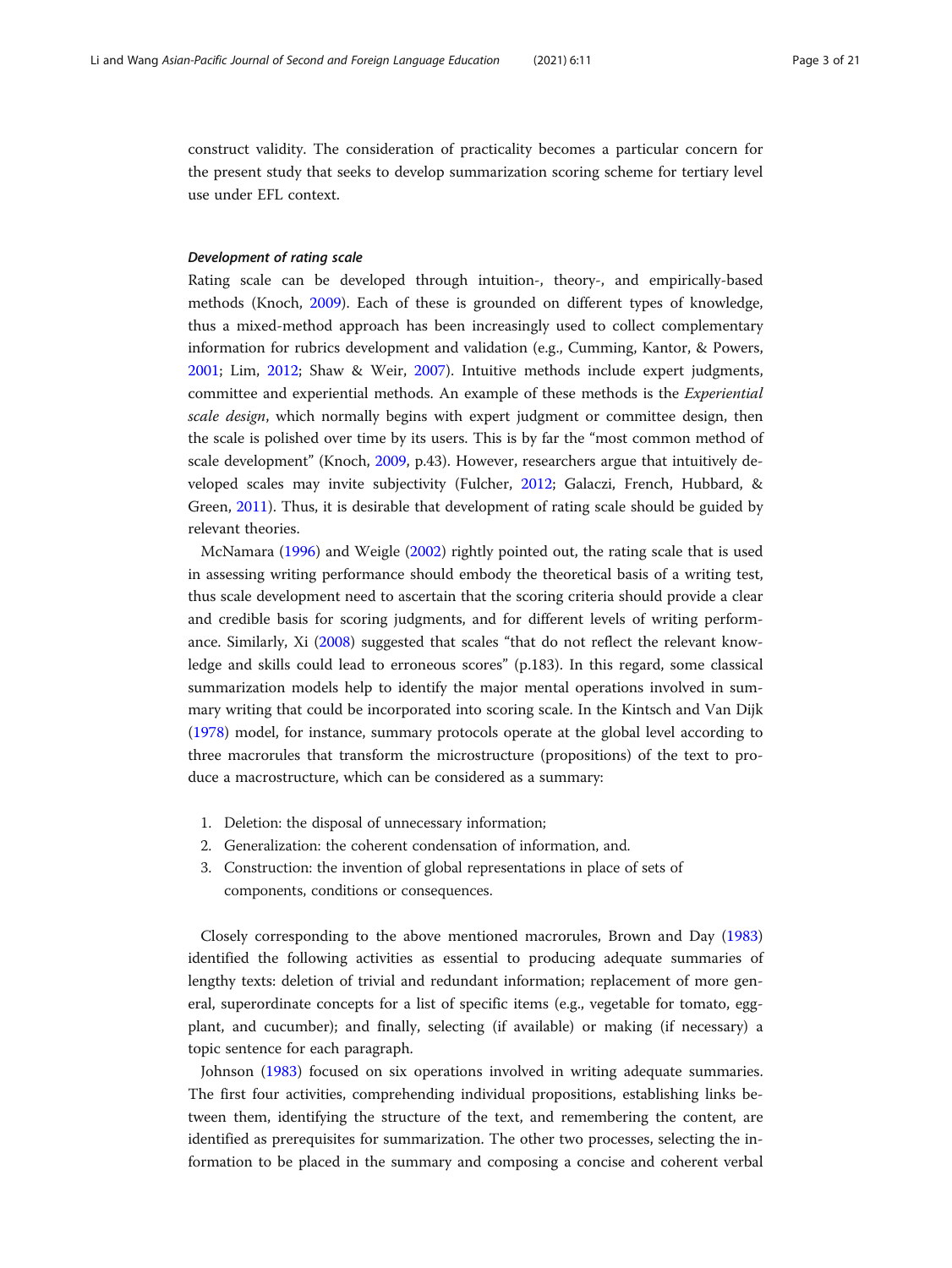representation, are seen as central to summarization. Johnson also suggested that in order to produce concise summaries, writers must carry out transformations on the information they identify as important, such as deletion of inferable ideas and substitution of segments by contracting original information.

These important mental operations have been addressed in the research on read-towrite tasks as discourse synthesis (Yang & Plakans, [2012\)](#page-20-0), and more recently on the nature of integration of L2 reading and writing skill as shared process (Plakans, Liao, & Wang, [2019\)](#page-20-0), as well as rating scale development in the integrated tasks involving reading and writing (Chan, Inoue, & Taylor, [2015\)](#page-19-0). The findings can provide insight into our understanding of the complex processes linking reading and writing in a second language and into considerations about how best to represent both the reading and writing dimensions of test taker performance in the rubric descriptors.

The scoring scales used in previous studies could also help inform the scale development process in summarization assessment and research (e.g., Rivard, [2001;](#page-20-0) Sawaki, [2003](#page-20-0); Yang, [2014;](#page-20-0) Yu, [2008](#page-20-0)). In this regard, a notable study was on testing French as L2 (Rivard, [2001\)](#page-20-0), in which ten variables were selected for evaluation. Four variables with which to evaluate summary writers concerned issues related to the content of the summaries: the ability to identify main ideas, the ability to identify secondary ideas and supporting details, the ability to integrate ideas, and faithfulness to the text. Five variables related to the language of the summaries were also included in the study. Four of these were scored using analytic scales: organization, style, language usage, and objectivity. The fifth variable is an overall language score as rated holistically. The last variable, summarization efficiency, is a quantitative measure which examines both content and language that has been used in a number of studies on summary writing. This scale is deemed comprehensive to evaluate most of the skills required in the task. However, in the case of language assessment, where raters have to read a large number of written scripts, ten variables may be too much and may eventually affect reliability. Nevertheless, these criteria, as well as those in other summary studies, provide valuable information to the development of scoring criteria for the present study.

As for the type of scoring scale, the analytic schemes are preferred over holistic rubrics by many writing specialists on the ground that they "provide more detailed information about a test taker's performance in different aspects of writing" (Weigle, [2002](#page-20-0), p.115), and hence more conducive to the evaluation of learners' writing development and more suitable for teachers' classroom instruction and assessment as well as learners' self-assessment. Thus it was decided for the present study to develop an analytic summary writing scale.

#### Studies of rating scale validation

Validation of rating scales is a necessary undertaking, because a rubric with welldefined score categories facilitates consistent scoring. The validity of rating scales for L2 writing assessment has been investigated in a number of studies, most of which focuses on large-scale, high-stakes assessments (e.g., see Chapelle, Enright, & Jamieson, [2008](#page-19-0); Shaw & Weir, [2007](#page-20-0); Weir, Vidakovic, & Galaczi, [2013\)](#page-20-0). Some studies have examined the distinctness of the analytic dimensions using multifaceted Rasch measurement (MFRM) (e.g., Lallmamode, Daud, & Kassim, [2016;](#page-19-0) McNamara, [1996](#page-20-0)). Knoch ([2009](#page-19-0))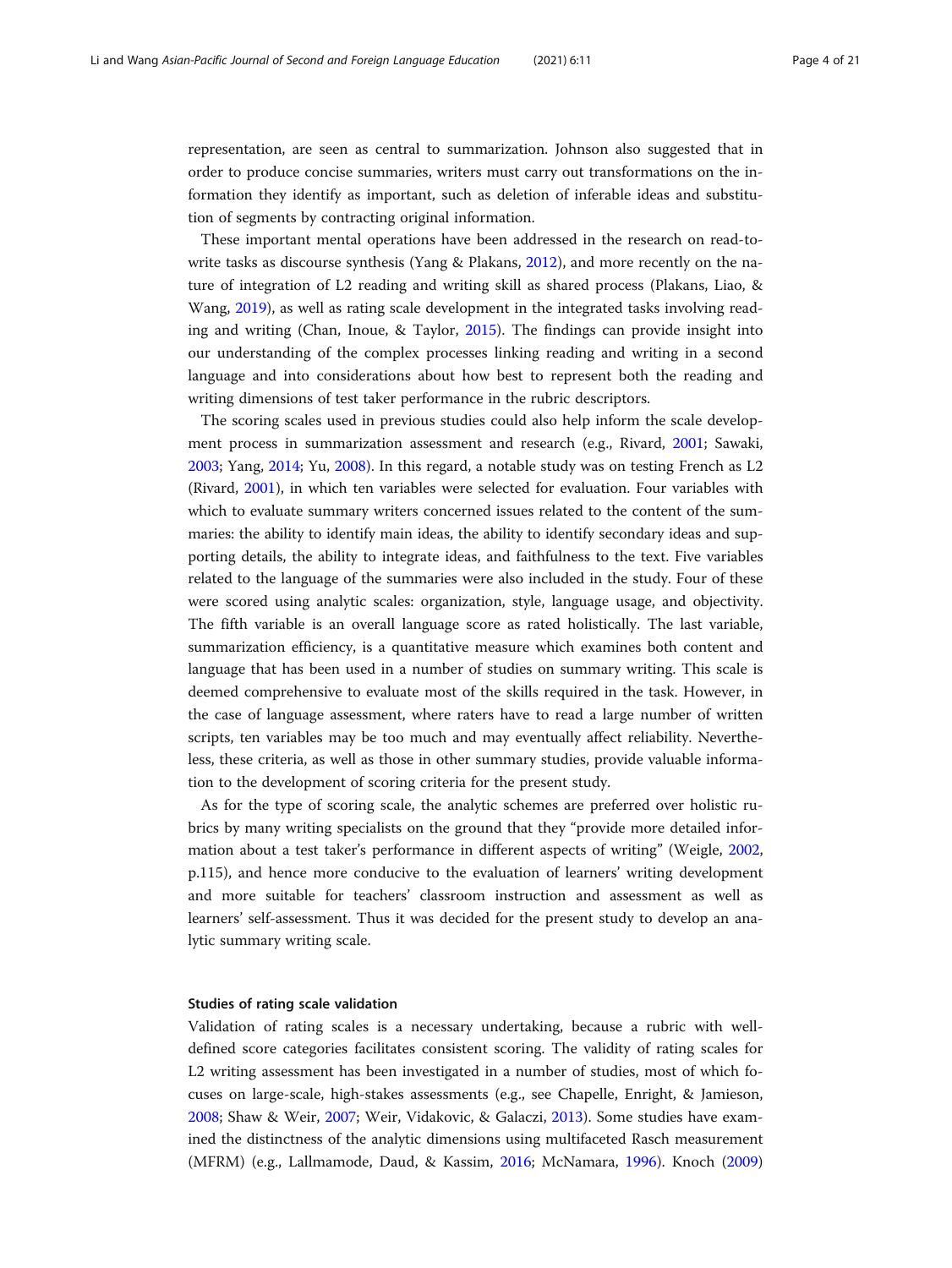compared the performance of a theoretically-based and empirically-developed rating scale and a pre-existing scale. She employed questionnaires and interviews to elicit perception data from raters. She also employed FACETS analysis which included measures of discrimination of the rating scale, rater separation, rater reliability, variation in ratings, and scale step functionality. Results based on the above data showed the new scale worked better than the existing scale. Asención ([2004\)](#page-19-0) conducted a validation study for the rating scale of a summarization task. She performed correlation and FACETS analysis and found that the scoring components of the summary rubric were related aspects that described participants' summary performance. The analysis of the bands in the scoring categories revealed that the assumption that they were appropriately describing different levels of performance was partially met. In most of the categories, it was observed that overall the bands described different levels of performance.

Although research on tests that involve summary writing is on the rise (Yu, [2009](#page-20-0)), so far how summary writing as an integrated task should be scored has not been sufficiently addressed. Little attention is paid to the development of a rating scale specifically for summary writing in comparison to other types of writing, for example independent writing and response essay (but see Yu, [2007](#page-20-0)). Though regarded essentially as a writing task (Kim, [2001\)](#page-19-0), summary writing differs from the average composing activity (Hidi & Anderson, [1986\)](#page-19-0) as well as other types of read-to-write tasks, such as response essay (Asención Delaney, [2008\)](#page-19-0). On the other hand, there is little research that investigates the validity of rating scales for summary writing, classroom-based assessments in particular, where moderate- to high-stakes decisions are often made against students' performance (e.g., course grade assignment, program advancement and/or exiting). Most of the summarization studies employed a scoring scheme without investigating the validity of that scheme leaving the issue of score interpretation sometimes questionable. Yu ([2007\)](#page-20-0) summarized the scantiness of research on rating scales of summary writing as the result of the challenges associated with developing an adequate scoring scheme and maintaining satisfactory scoring reliability. Cohen ([1993,](#page-19-0) [1994](#page-19-0)) early has it that scoring summaries can be extremely knotty as it involves a risk of rendering the task potentially unreliable.

In order to enhance confidence and nuanced understanding of summary writing as an integrated task, a more focused effort must be taken to develop the rating scales and validate their use in L2 writing classrooms as well as large-scale tests. The present study attempts to perform diagnostic evaluation of a scoring scale that is designed for summarization tasks in both classroom setting as well as large-scale language assessment programs after appropriate adaptation. We first elaborate on the development of a rating scale with consideration given to test practicality, and then set out to validate the said scale.

#### The present study

#### Development of the scoring criteria

The scoring criteria consisted of an analytic rating scale and a model summary. This is believed to be able to improve accuracy and reliability as such a design encourages efforts of double checking, and it is expected to enhance rating efficiency. These serve both the needs of classroom assessment and large-scale testing.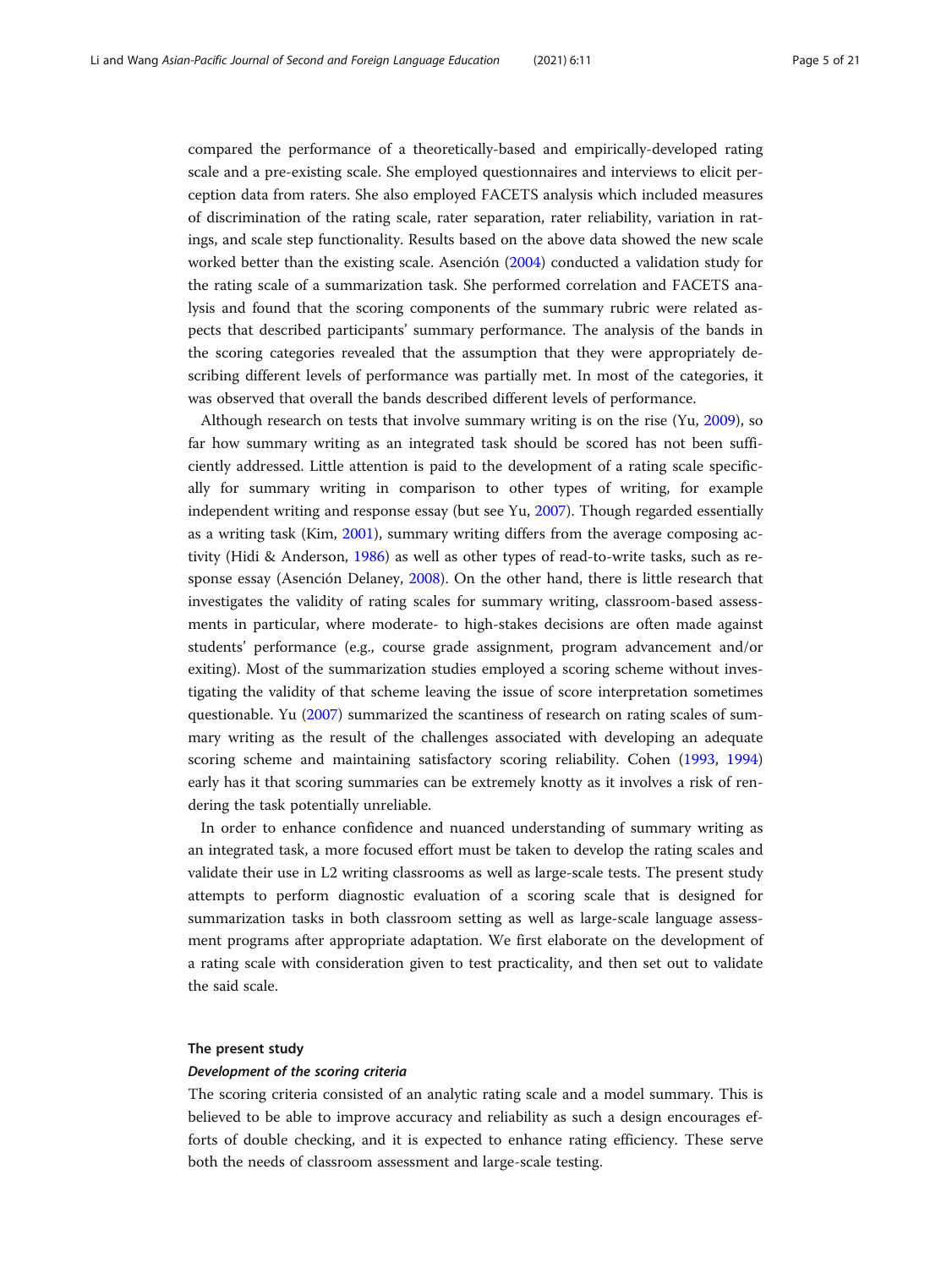#### The model summary

To cope with the above issues in relation to practicality, we finally decided to use the ready-made model summaries. The textbook for the participants' use in classroom instruction was developed by the Foreign Language Teaching and Research Press (FLTR P), who not only provided the texts to be summarized, which were considered fit in terms of topic and difficulty, but also the model summaries included in the accompanying material for teachers' use.

The quality of the model summaries were checked based on the definitions (Friend, [2002](#page-19-0); McAnulty, [1981](#page-20-0)), rules (Kintsch & van Dijk, [1978](#page-19-0)), and procedures (Brown & Day, [1983](#page-19-0); Friend, [2000,](#page-19-0) [2002](#page-19-0); Johnson, [1983\)](#page-19-0) of summary provided in existing literature. The model summaries proved to be good as they fit the above criteria. In spite of this, the e-version of the texts and the model summaries were sent to two native speakers of English who were asked to make comments and suggestions, and accordingly, some minor changes were made.

#### The scoring scale

Given the limited resources available in consideration for test practicality, the present study was in favor of an intuitive approach supplemented with a theory-based method for scale development. To be specific, we developed the scale based on existing rating criteria as well as judgment and opinions from experts of applied linguistics, language assessment in particular, then refined it over a period of time. This process is guided by models of summarization (e.g., Kintsch & Van Dijk, [1978](#page-19-0)) and theories of writing, Grabe and Kaplan's ([1996](#page-19-0)) model of text construction in particular.

The resultant analytic scoring scale originally contains five components: Main Idea Coverage (MIC), Faithfulness (FAIT), Integration (INT), Language Use (LU) and Source Use (SU). Each of the components can be scored on a 0–5 scale with each followed by a descriptor, the ratings of each components were averaged to produce a final score for a given participant.

The first component focuses on the number of main ideas included in the written summary, which is considered the central concern of a good summary. FAIT deals with the factual inaccuracies, additions or embellishments in the written summary, such as false ideas, errors, generalizations, interpretations, evaluations and exaggerations (Rivard, [2001\)](#page-20-0). However, after consulting an expert in language assessment, the component FAIT was removed on the ground that it might be confused with MIC on the part of raters, because if a main idea of the source text is not faithfully conveyed, it should also not be considered creditable in the component of MIC. So basically they are about the same thing. On the other hand, if eliminated, the number of subscales would be reduced from five to four, which would be certainly more convenient and operational for raters to use, and hence would in turn improve rating efficiency and task practicality.

INT examines the extent to which the information in the text is presented succinctly by using strategies such as deleting unnecessary information, combining and condensing information across sentences and paragraphs, reordering information in text, and by displaying smart use of connectives. LU is also considered essential as a review of previous scoring criteria for integrated writing tests shows that language use is one of the three major features frequently assessed in these tests, the other two being content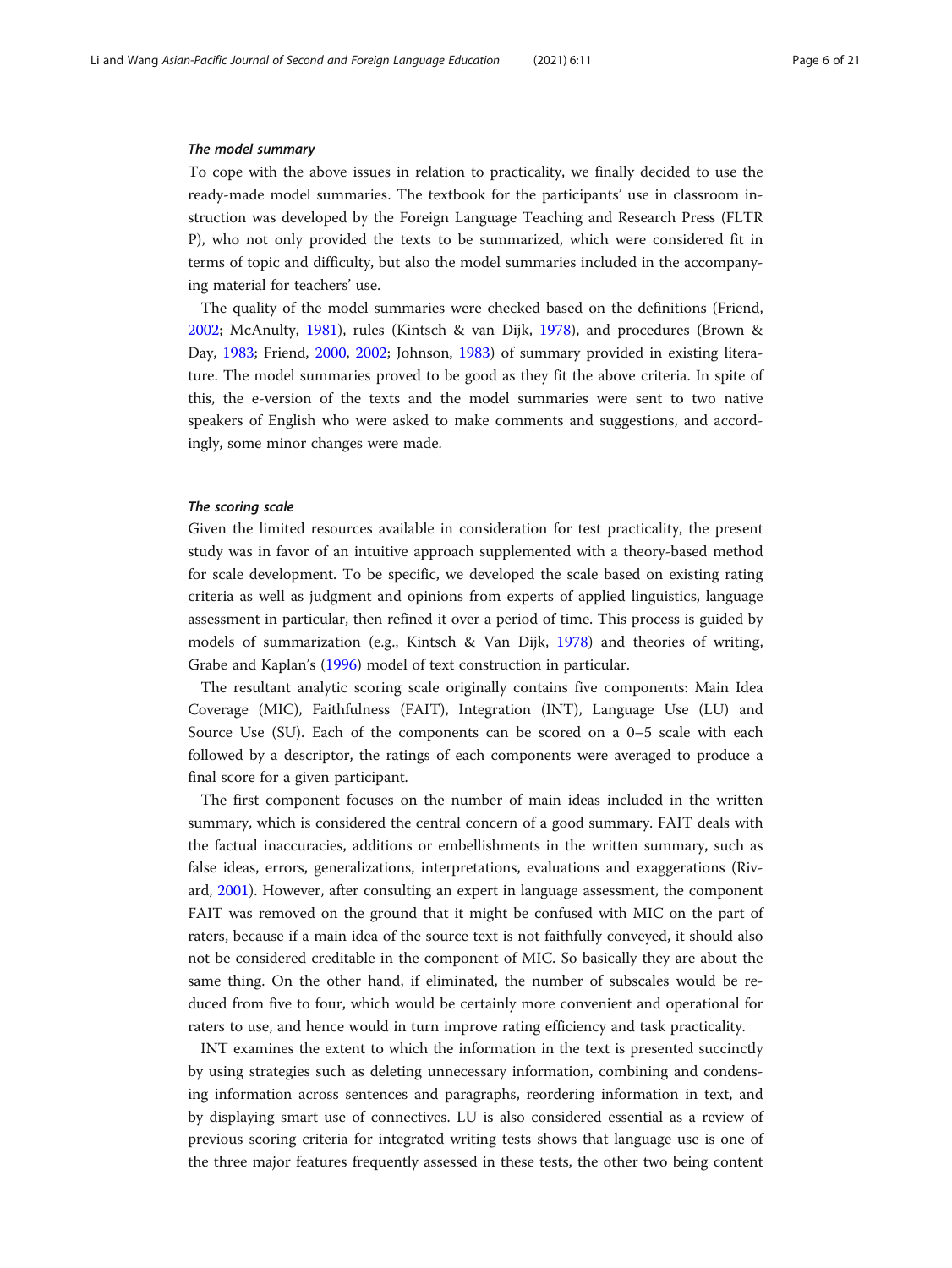and organization. In the component of language use, grammar, syntactic variety and vocabulary are the major criteria for evaluation.

In the component of SU, the evaluation is performed in terms of the accurate use and verbatim use of source information. Yang [\(2009\)](#page-20-0) wrote that "the source use in essays should be evaluated because an appropriate use of source materials is expected in all academic writing contexts" (p.41). Source use was given more attention in the scale than those in other summary studies. Research indicates that patchwriting, interwoven with sentences or phrases copied from original sources characterize L2 composing by university students as indicated by their summary writing. The use of SU component is meant to draw teachers and students' attention to appropriate use of source text so as to avoid and enhance awareness of plagiarism, which is regarded as dishonesty and cheating (Leask, [2006](#page-19-0); Pecorari, [2001](#page-20-0); Yamada, [2003\)](#page-20-0), and is deemed a more serious problem among L2 students as observed by researchers (e.g., Currie, [1998](#page-19-0); LoCastro & Masuko, [1997](#page-20-0); Matalene, [1985;](#page-20-0) Myers, [1998](#page-20-0); Pennycook, [1996](#page-20-0)). For details about the analytical scale and the descriptors of the categories please see the [Appendix](#page-17-0).

#### Scale validation

For the validation analysis, we attempt to answer the following two research questions: (1) Does the rating scheme give appropriate assessment for the summaries at different levels of performance? (2) What are the raters' perceptions of the usefulness of the rating scale?

#### Methods

#### Test takers

A sample of 83 EFL learners was drawn from an undergraduate program in a Chinese university. All the participants were in their early 20s and had been learning English for at least 6 years. Generally speaking, the sample was at the intermediate level of English proficiency according to their NMET (Chinese national matriculation English test) scores (mean = 92.6 on a 0–150 scale), which is mostly aligned with CEFR level B2 (Papageorgiou, Wu, Hsieh, Tannenbaum, & Cheng, [2019\)](#page-20-0). One month before data collection, the participants were provided instruction on summary writing and were given the opportunities to practice writing summaries both as in- and after-class assignment.

#### The summarization task

Two source texts accompanied with model summaries were chosen for use in the summarization tasks, which were given to the participants within a 5-day interval. The texts, one narrative and the other expository in genre, were taken from a college English textbook developed by FLTRP so that they were fit for the test in terms of topic and difficulty. The task instructions stated that the students should read the text first, and then write an English summary for about 130 words without copying the source. To make the scoring more operational and improve accuracy and reliability, the model summaries were divided into idea units based on Kroll's ([1977](#page-19-0)) definition. In this study, a statement was a loosely defined idea unit in the form of a complete clause or sentence (Yu, [2007](#page-20-0)). These idea units were put into a table, and a certain range of number of main ideas was correspondingly allocated to the five bands of the MIC component.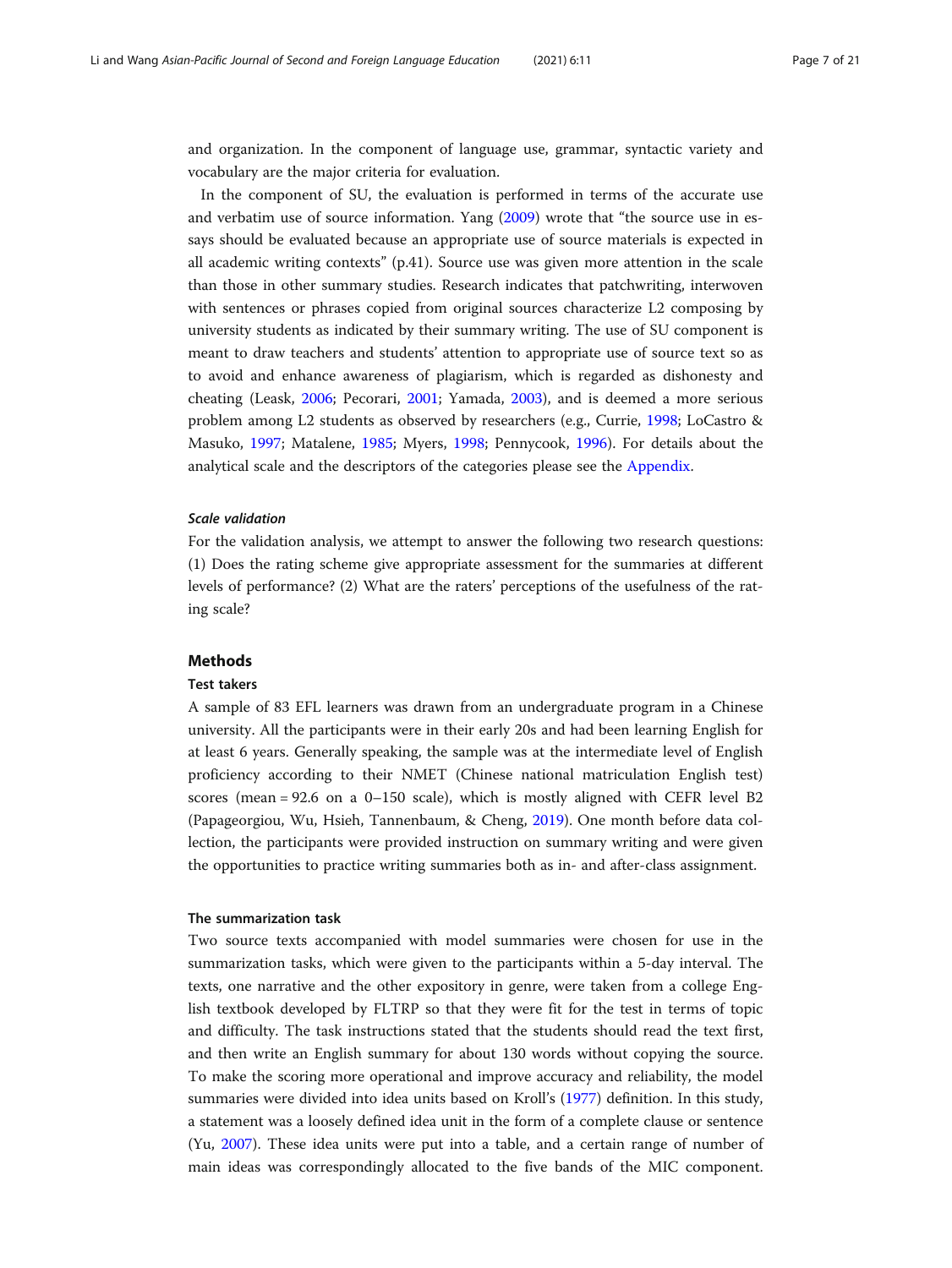This information constituted a frame of reference for raters and was expected to ease the rating process and improve accuracy and efficiency.

#### Raters

Three native Chinese researchers (with the pseudonyms of Leo, Cathie, and Zalia) acted as raters for the study, including the researcher himself (Leo). The other two researchers were postgraduate students, one majoring in language testing and the other in second language acquisition. All the raters have experience in rating essays for largescale tests. Rating occurred in two sessions. The first session focused on the narrative summaries, and the second focused on the expository summaries. Before the first rating session, the three raters underwent a training session that familiarized them with the test tasks, the source texts, and the scoring criteria. To facilitate the induction process the training included a pilot rating session in which the summary scripts of three participants were used. The scores of these three participants were excluded from the follow-up statistical analysis. The results showed that the reliability estimates of the ratings were fairly high for both narrative ( $\alpha = .804$ ) and expository ( $\alpha = .802$ ) summarization tasks.

#### Interview

Raters (Cathie and Zalia) attended an interview immediately after they had completed the second rating session to talk about (1) what features they attended to in the summaries; (2) how they made judgment about test taker's summarization ability; (3) what factors affected their rating; and (4) how they made use of the scoring scale and how the scoring scale functioned. This is supposed to facilitate an investigation into the validity issue associated with the scoring scheme of the summarization tasks.

#### MFRM analysis

For quantitative analysis of participants' summary scores, MFRM was used with the FACETS 3.58 (Linacre, [2005\)](#page-19-0). Four facets were included: examinees, tasks, raters, and rubric components. The examinee facet included 83 elements. The task facet consisted of two tasks using the above two texts. The three raters served as judges in the rater facet. The rubric component facet included the four components in the scoring scale. FACETS calibrates the examinees, raters, tasks, and the rubric components onto the same equal-interval scale (i.e., the logit scale), where higher Rasch measures mean examinees hold greater ability, raters are more lenient, and tasks are more difficult.

#### Results

#### Functioning of components and categories

#### Functioning of components

Functioning of the components is evaluated based on correlation analysis and FACETS statistics for the calibrated scores in the components. In this study, the four components of summarizing ability were expected to show certain degree of overlap, as they were assumed to represent different aspects of unidimensional ability. Table [1](#page-8-0) summarizes the relationships between rubric components which were explored with correlation analysis using the average scores given by the three raters for the two tasks for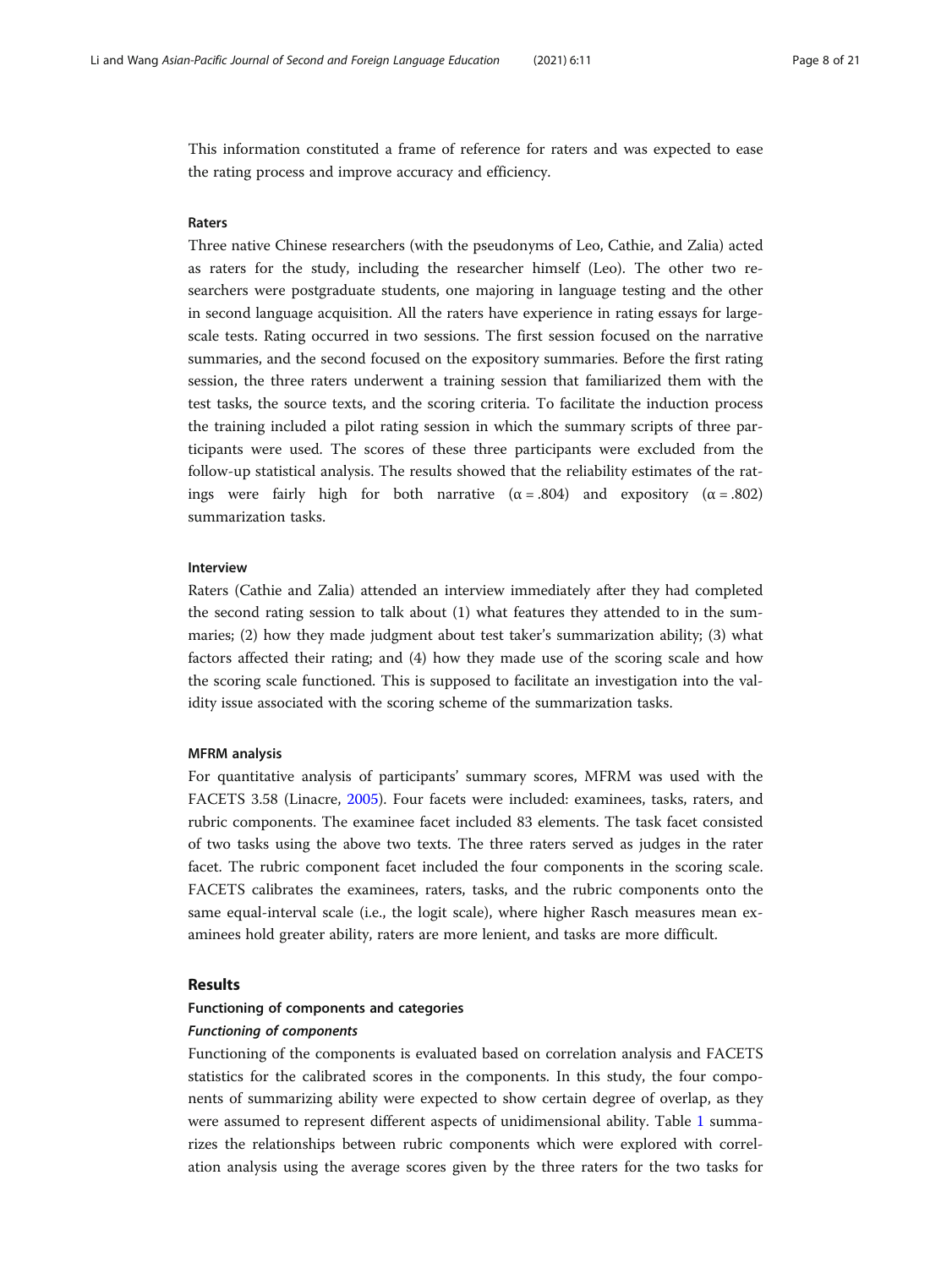|            | <b>MIC</b>             | <b>INT</b>               | LU                     | SU    |
|------------|------------------------|--------------------------|------------------------|-------|
| <b>MIC</b> | 1.000                  |                          |                        |       |
| INT        | $.731$ <sup>**</sup> ) | 1.000                    |                        |       |
| LU         | $.659$ <sup>**</sup> ) | $.880$ <sup>(**)</sup> ) | 1.000                  |       |
| SU         | $.578$ <sup>**</sup> ) | $.884$ <sup>(**)</sup> ) | $.821$ <sup>**</sup> ) | 1.000 |

<span id="page-8-0"></span>

|  |  |  |  | Table 1 Correlation between rating components (Spearman's rho) |  |  |
|--|--|--|--|----------------------------------------------------------------|--|--|
|--|--|--|--|----------------------------------------------------------------|--|--|

\*\* Correlation is significant at the 0.01 level (2-tailed)

each examinee. For the two summarization tasks as a whole, the correlations ranged from 0.578 to 0.884, with the lowest being that between MIC (Main Idea Coverage) and SU (Source Use) and the highest being that between INT (Integration) and LU (Language Use). All correlations were significant at the 0.01 level.

Table 2 presents the four components of the analytical scale in difficulty order, from 0.47 logits (SE = .06) for Language Use, the hardest, to − 0.31 logits (SE = .06) for Source Use, the least hard, encompassing a 0.78-logit span. The average scoring component difficulty is 0.00 with a corresponding measurement error of 0.06. The reliability index is 0.97, which suggests that the components are thus reliably distinguished across different levels of difficulty. The difference between the difficulty of these four components is statistically significant ( $\chi^2$  = 109.0,  $df$  = 3, p < .01).

The fit indices for the four components of the scoring scale (MIC, INT, LU and SU) are within the range of good fit as proposed by McNamara ([1996\)](#page-20-0). They closely cluster around the expected value of 1 within a range of 0.06. This indicates that 1) the rating patterns for each of the four scoring components are very close to those expected by the FACETS model; 2) in terms of the measurement dimension constructed by the analysis, it makes sense to add the scores from the different components together; and 3) scores in the components MIC, INT, LU and SU are making independent contributions to the underlying measurement dimension; in that sense the components can be said to have been validated (McNamara, [1996\)](#page-20-0).

#### Functioning of categories

Following the guideline proposed by Bond and Fox ([2007\)](#page-19-0), several measures were used to diagnose the rating categories: category frequencies and average measures, threshold estimates, probability curves, and category fit. They are, as Bond and Fox stressed, "very useful in pointing out where we might begin to revise the rating scale to increase the reliability and validity of the measure" (p. 226).

| Table 2 Components measurement report |  |  |
|---------------------------------------|--|--|
|---------------------------------------|--|--|

|            |       | Component Obsvd count Obsvd average Fair-M average Measure Model S.E. Infit MnSq ZStd |      |        |     |      |          |
|------------|-------|---------------------------------------------------------------------------------------|------|--------|-----|------|----------|
|            | 492   | 2.1                                                                                   | 2.05 | .47    | .06 | .94  | $-1.0$   |
| INT        | 492   | 1.9                                                                                   | 1.84 | .02    | .06 | .96  | -5       |
| <b>MIC</b> | 492   | 2.2                                                                                   | 2.16 | $-.18$ | .06 | 1.06 | .9       |
| SU         | 492   | 2.1                                                                                   | 2.02 | $-.31$ | .06 | 1.05 | .8       |
| Mean       | 492.0 | 2.1                                                                                   | 2.02 | .00    | .06 | 1.00 | $\Omega$ |
| S.D.       | .0    |                                                                                       | .13  | .34    | .00 | .06  | 1.O      |

Separation 5.77; Reliability .97; Fixed chi-square: 109.0, d.f.: 3, significance: .00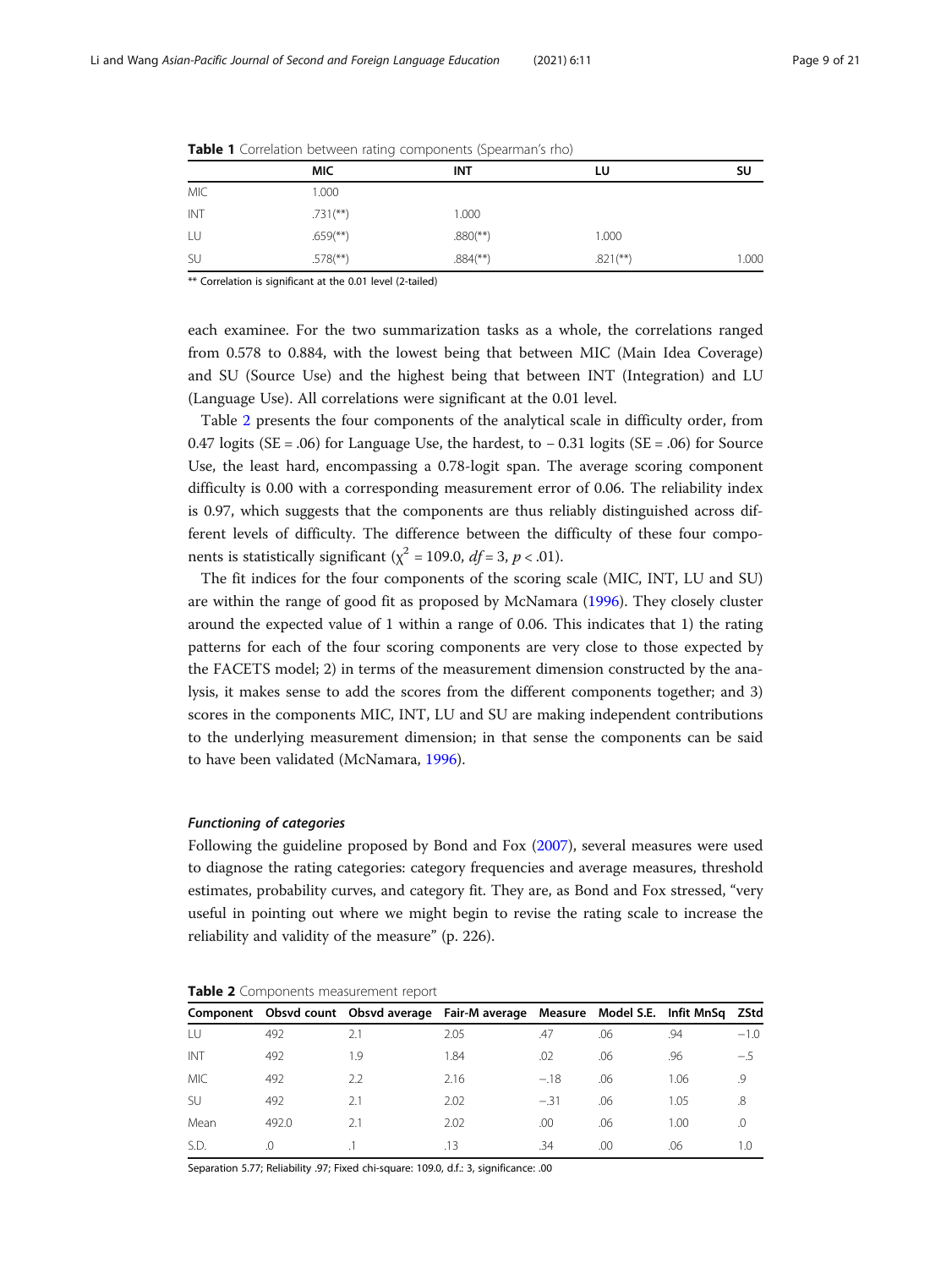#### <span id="page-9-0"></span>Category frequencies and average measures

The simplest way to evaluate category functioning is to look at category use statistics (i.e., category frequencies and average measures) for each response option (Andrich, [1996](#page-19-0); Linacre, [1999,](#page-19-0) as cited in Bond & Fox, [2007](#page-19-0)). These category frequencies present the distribution of the responses across all categories, allowing for a very quick and basic analysis of rating scale use. Shape distribution is an essential feature in the category frequencies, and regular distributions such as unimodal distribution is preferable to those that are irregular. Average measures are defined as the average of the ability estimates for all persons in the sample with the average calculated across all observations in the category. These average measures are expected to increase in size as the variable increases. A monotonic increase indicates that on average, candidates with higher ability are placed in the higher categories.

Table 3 shows the FACETS output for the rating scale by rubric components. Not all categories were used by raters, who did not endorse Category 5 for three (MIC, INT and SU) out of four components. MIC, INT, LU, and SU are all unimodal (i.e., possessing a unique mode) in terms of shape distribution of category frequencies (i.e., the observed count). Average measures (in logit) appear in the next column. For all components, the average examinee ability measures increased in magnitude as the rubric categories increased. This suggests that examinees with higher ratings on a particular component were indeed more able than examinees with lower ratings on the same component. For instance, the average measure for Category 1 of MIC is −.02, meaning that the average ability estimate for persons being scored 1 is −.02 logits. For the persons who were scored 2, the average ability estimate is .50. (i.e., these persons are more able on average than the persons who are scored 1). It can be seen that these average measures across the components functioned as expected (i.e., they increase monotonically across the rating scale of the four components). This means the categories of the rating scale performed normally according to the diagnosis of the above two measures.

#### Threshold and category fit

In addition to category frequency and the monotonicity of average measures, other pertinent rating scale characteristics include thresholds, or step calibrations, and category fit statistics (Lopez, [1996;](#page-20-0) Wright & Master, [1982](#page-20-0), as cited in Bond & Fox, [2007](#page-19-0)). Step calibrations are the difficulties measured for being scored one category over another (e.g., how difficult it is to obtain a '4' over '3') (Bond & Fox, [2007](#page-19-0)). Like the average

| Table 3 FACETS output for rating scale by rubric components |  |
|-------------------------------------------------------------|--|
|-------------------------------------------------------------|--|

|                   | <b>MIC</b>        |                    | <b>INT</b>        |                    | LU                |                    | SU                |                    |
|-------------------|-------------------|--------------------|-------------------|--------------------|-------------------|--------------------|-------------------|--------------------|
| Category<br>label | Observed<br>count | Average<br>measure | Observed<br>count | Average<br>measure | Observed<br>count | Average<br>measure | Observed<br>count | Average<br>measure |
| 0                 | 4                 | $-.91$             | 5                 | $-1.42$            | $\mathcal{P}$     | $-1.87$            | 4                 | $-1.17$            |
|                   | 109               | $-.02$             | 194               | $-.15$             | 151               | $-.74$             | 165               | .16                |
| $\overline{2}$    | 202               | .50                | 150               | .53                | 172               | $-.05$             | 152               | .75                |
| 3                 | 146               | 1.14               | 111               | 1.10               | 114               | .51                | 108               | 1.20               |
| 4                 | 31                | 1.87               | 32                | 1.67               | 48                | 1.07               | 63                | 1.89               |
|                   |                   |                    |                   |                    | 5                 | 2.20               |                   |                    |

Keys: MIC Main Idea Coverage, INT Integration, LU Language Use, SU Source Use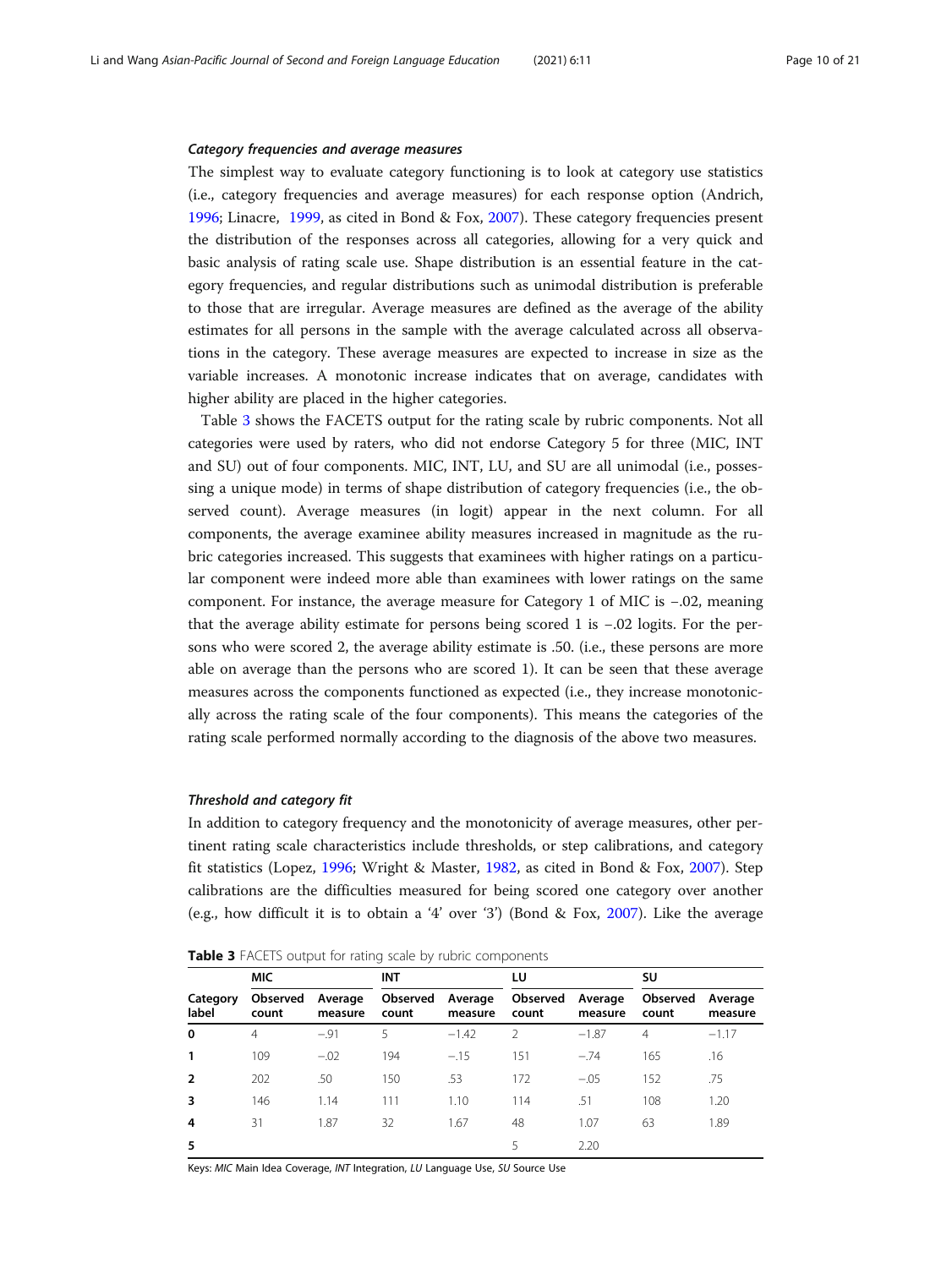<span id="page-10-0"></span>measures, thresholds (step calibrations) should increase monotonically. Thresholds that do not increase monotonically across the rating scale are deemed disordered. Table 4 reveals that the thresholds across all components functioned well (i.e., they increase monotonically across the components of the rating scale).

Another helpful indicator of rating scale functionality is the outfit mean-square statistic and this statistic is calculated for each rating scale category by FACETS. Meansquares have an expectation of 1.0. The INFIT MnSq is not reported because it "approximates the OUTFIT MnSq when the data are stratified by category" (Linacre, [2011](#page-20-0), p.186). As can be seen in Table 4, the outfit mean-square indices for the categories of rubric components range from 0.7 to 1.2 which are near to the expected value of 1.0. The largest distance from the expectation of 1.0 is the outfit statistic for Category 5 of Language Use  $(0.7)$  which is also the only component where the full rating scale  $(0-5)$ is used. This is hardly surprising because extreme categories have greater opportunity for unexpected mean-squares than central categories (Linacre, [2011](#page-20-0)). Overall the findings suggest that all components were functioning as expected by the model.

#### Probability curves

Probability curves provide another type of information for evaluating the quality of rating scales. It shows the probability of endorsing a given rating scale category for every agreeability-endorsability difference estimate. Each category should have a distinct peak in the probability curve graph, illustrating that each is indeed the most probable category for some portion of the measured variable (Bond & Fox, [2007;](#page-19-0) Wiseman, [2008](#page-20-0)). Below are the probability curve graphs for the rating scale categories of the four rubric components.

As these figures displayed similar patterns, they are discussed in aggregate. The figures show each category of the four components has a distinct peak, which means that they met the above-mentioned criterion. However, category 2 and 3 seemed a little problematic as they defined much less wide intervals on the latent variables than the other categories in Figs. [2](#page-14-0), [3,](#page-15-0) and [4.](#page-15-0) This means that the definitions (wording) of these categories may need rewording so that they could define wider intervals.

By and large, the above analysis using the diagnostic measures suggested by Bond and Fox [\(2007](#page-19-0)) shows the rating scale meet the relevant criteria. All the four rubric components possess a unique mode in shape distribution of category frequencies. In terms of average measures, for all components, the average examinee ability measures

|                   | <b>MIC</b>       |                       | <b>INT</b>              |      | LU                      |      | SU               |      |
|-------------------|------------------|-----------------------|-------------------------|------|-------------------------|------|------------------|------|
| Category<br>label | <b>Threshold</b> | <b>OUTFIT</b><br>MnSq | <b>Threshold OUTFIT</b> | MnSq | <b>Threshold OUTFIT</b> | MnSq | Threshold OUTFIT | MnSq |
| $\mathbf 0$       | None             | 1.0                   | None                    | 1.0  | None                    | 1.0  | None             | 1.0  |
| 1                 | $-3.82$          | 1.1                   | $-4.17$                 | .9   | $-5.41$                 | .9   | $-3.89$          | 1.0  |
| $\overline{2}$    | $-.40$           | 1.1                   | .45                     | 1.0  | $-.50$                  | .9   | .51              | 1.2  |
| 3                 | 1.18             | 1.0                   | 1.10                    | .9   | .63                     | 1.0  | 1.35             | 1.1  |
| 4                 | 3.04             | 9.                    | 2.63                    | 1.1  | 1.66                    | 1.0  | 2.11             | 1.0  |
| 5                 |                  |                       |                         |      | 3.62                    | .7   |                  |      |

|  |  |  | Table 4 Threshold and category fit |  |
|--|--|--|------------------------------------|--|
|--|--|--|------------------------------------|--|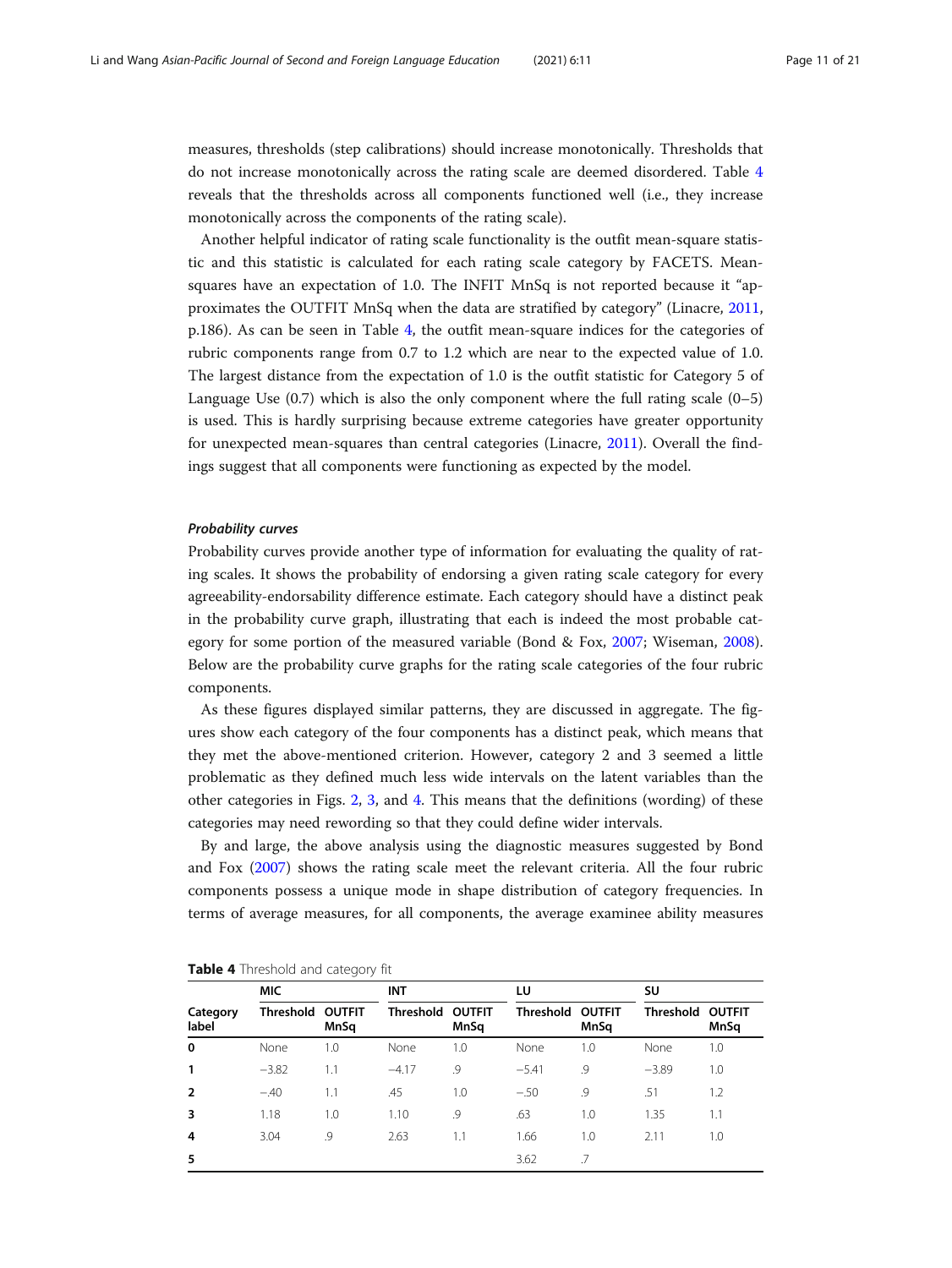increase in magnitude as the rubric categories increased. This is also true for threshold estimates which increased monotonically. In terms of category fit, the outfit meansquare indices for the categories of rubric components are all near to the expected value of 1.0. And the probability curve graphs showed that each category has a distinct peak.

#### Raters' perception of the functioning of scoring rubric

The scoring rubric played a key role in the rating process as reflected in follow-up raters' interviews. Overall the raters thought the rubric was rational and helpful. However, they also identified some problems and uncertainties encountered in using the scoring rubric, mostly about ambiguity of the rubric in addressing crucial text features.

Main idea coverage: raters, particularly Zalia, experienced some difficulties in applying the criteria stipulated in this component:

How to define 'main idea point'? When an idea is just mentioned, should it be taken as one or a half point? How about only the key words of one main idea are written? A harsher rater would not accept them. This issue calls for careful thinking and reasoning. Zalia

Source use: Raters expressed similar concerns over the vagueness in rating this component:

In the beginning, I was not quite sure to what extent is the use of original text can be defined as a copy or a paraphrase. Then through discussion, it was clearer to me. Zalia

In the beginning, I was not quite sure about the scale of Source use. It is difficult sometimes to determine whether a sentence is written in the writer's own language. In the first glance, you may be thinking many sentences in a summary are copied from the text. But through careful examination, you changed your mind. There are just some words or expressions that are similar to the source. On the whole, the writer used his/her own sentence structure to combine several ideas from the text. Sometimes I became confused so I went back to the text. Cathie

Integration: With regard to this component raters' view converged to some extent. Cathie mentioned the needs to include her own criteria in rating this component which can be taken as an indication of the vagueness of the rubric in addressing this issue:

I think the scale of Integration requires raters to see whether the essay is logical. Sometimes it was difficult to make judgment. Cathie

Zalia struggled at the boundaries between score levels:

In scoring the component of Integration, it was sometimes difficult to distinguish between category 3 and 4, i.e. Good and Very Good. Category 3 requires writers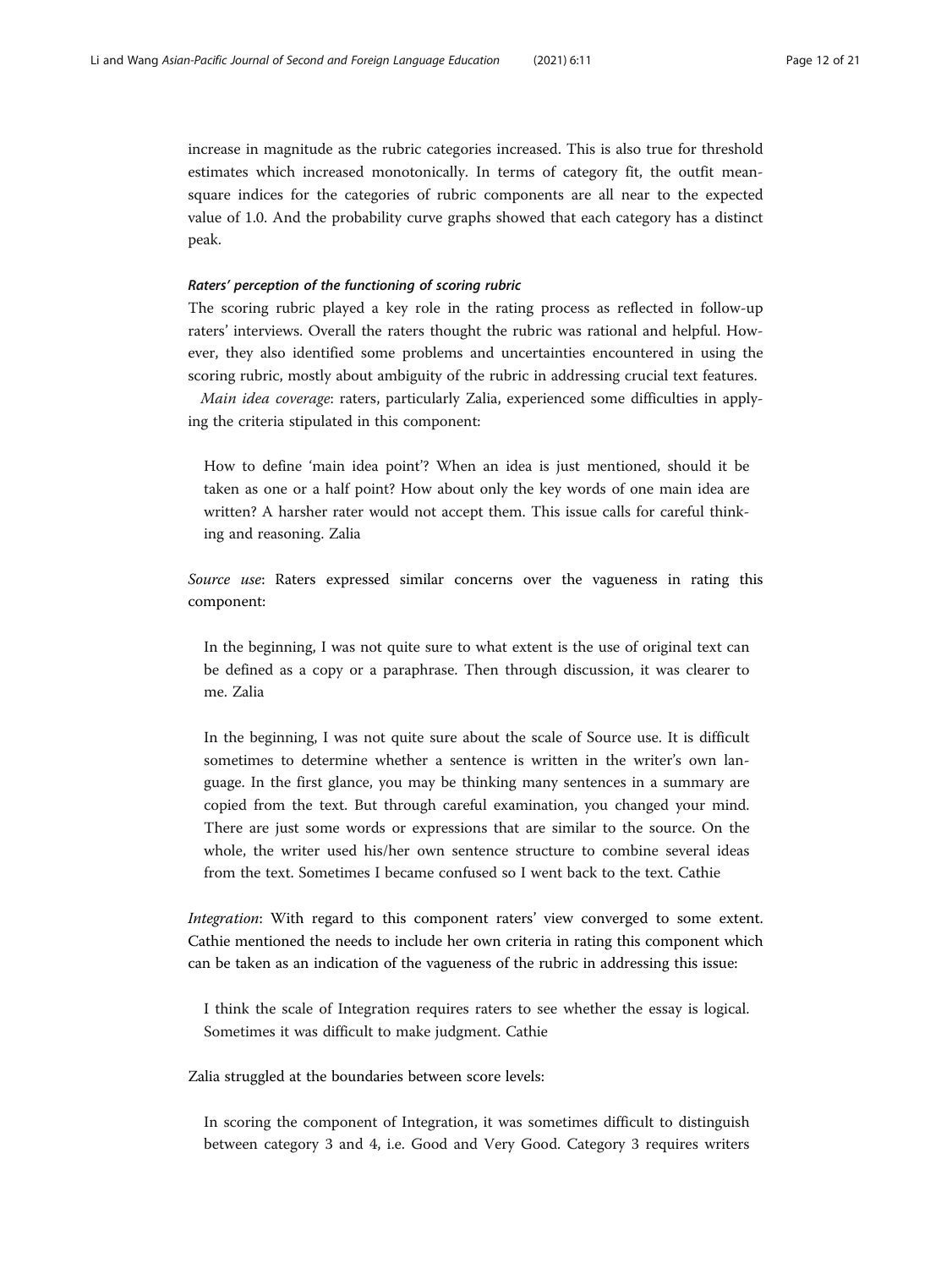'displays moderate examples', while category 4 requires 'displays good examples of integration'. I think the distinction between 'moderate' and 'good' is different to different people. Zalia

Where the dilemma was difficult to solve, Zalia resorted to her impression of other components:

Oftentimes, when it was difficult to distinguish between 3 and 4, I turned to the candidate's general linguistic ability. I saw whether the writer performed well in Language use, used his/her own language most of the times, and presented sufficient information. If yes, I was inclined to give a 4, otherwise, a 3. Zalia

Zalia added it would be helpful to provide raters with exemplar essays to illustrate how to distinguish the levels of integration.

Language use: Zalia offered little account of her experience in rating language use and she seemed to be doing smoothly in this respect. On the contrary, Cathie encountered much difficulty in this respect, wavering between 0 and 1, for instance:

I found it hard to make decisions in scoring Language Use; you see, s/he wrote many things after all, though a little disordered sometimes. I was wavering between 0 and 1 in the rating scale. Cathie

#### **Discussion**

This study represents an attempt to construct and validate an intuition and theorybased summary writing scale. Despite the criticisms directed at intuitively developed scales, they are still widely utilized in assessments across the world (Knoch, [2009](#page-19-0)), either solely (e.g., Lallmamode et al., [2016](#page-19-0)) or combined with other approaches to create new or retrofit existing rating criteria (e.g., Deygers & Van Gorp, [2015](#page-19-0); Hawkey & Barker, [2004](#page-19-0)). Intuitive approach to scale development is considered appropriate particularly where resources are confined, such as the present study, and has been found to demonstrate the effectiveness and practicality as opposed to the empirically developed data-based scales (Lallmamode et al., [2016](#page-19-0)).

To seek answers to the two research questions which were formulated to examine whether if the newly developed rating scale was built with well-defined score components that could facilitate consistent scoring, the present study performed analyses with both qualitative and quantitative methods. For the latter, various measures were taken to collect information about the scoring components which includes the correlations (Table [1\)](#page-8-0), and FACETS statistics for the calibrated scores in each component (Table [2](#page-8-0)). The correlation coefficients among the components (from .578 to .884) showed that all correlations were significant at the 0.01 level, indicating that the components measured related aspects of the ability to write a summary. The INT, LU and SU components were the aspects of the summary performance more highly related (from .821 to .884) than the comparisons in which the MIC component was involved. This is perhaps due to the fact that these components (INT, LU and SU) were all measuring abilities more related to the dimension of writing than reading and therefore were expected to show some degree of overlap. The highest correlation coefficient was found between INT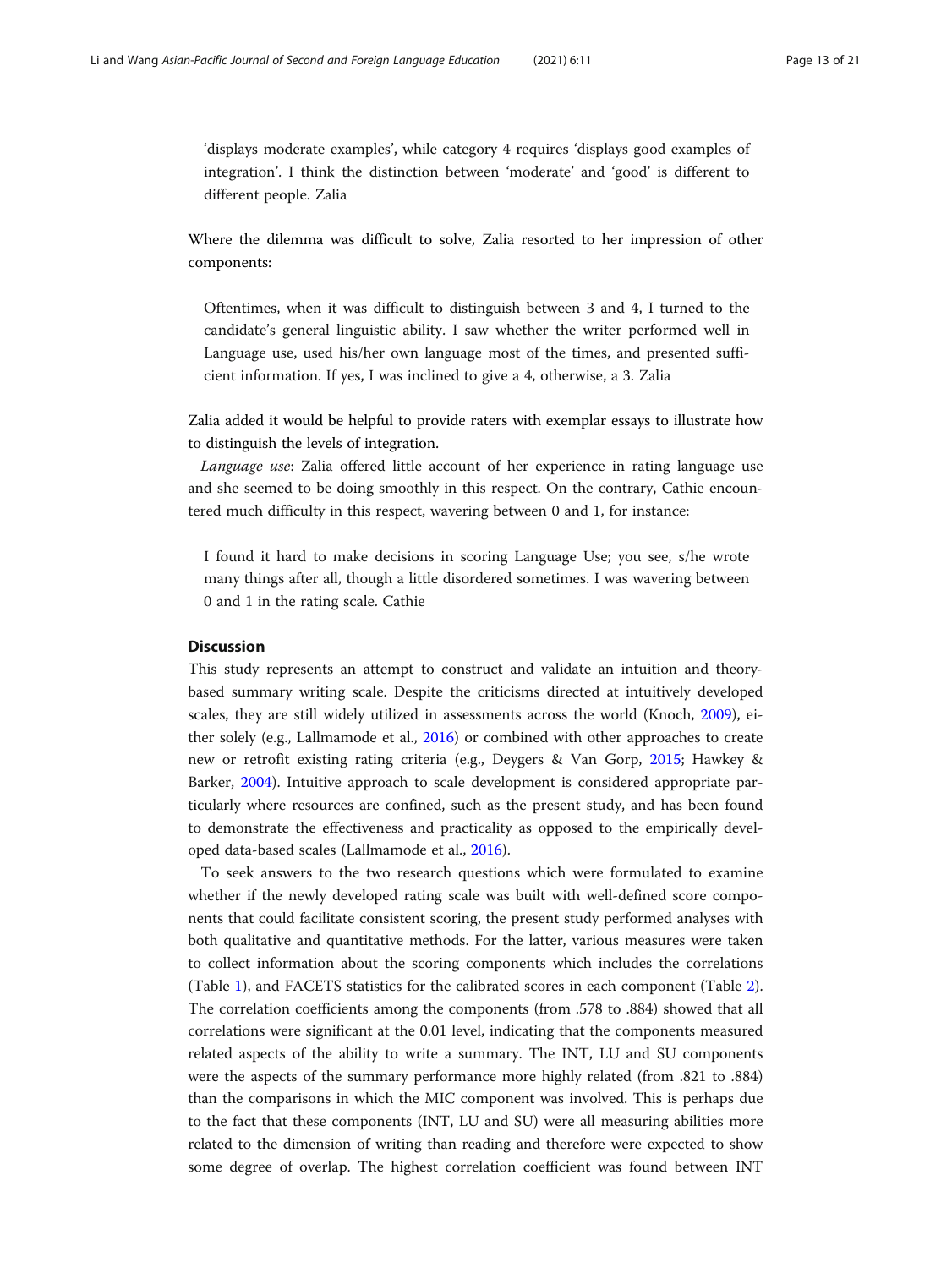and SU which was somewhat unexpected in the first glance. However, this relationship was understandable upon reasoning, as these two components were more or less predicated on the same premise to the extent that integrating different chunks of source material requires textual operation across sentences and paragraphs to represent the global meaning of the text, and the process of this representation entails students' use of own words and sentence structures.

Meanwhile, these high correlations might also be due to factors at work in the rating process which involves raters' personal belief and knowledge. Some researchers (e.g., Weigle, [2002\)](#page-20-0) have shown that when raters use analytical rating scales they often display a halo effect, because their overall impression of a writing script (or the impression of one aspect of the writing script) guides their rating of each of the traits (e.g., see Knoch, [2011](#page-19-0)). During the rater interview Zalia, for instance, expressed a tendency to rely on LU and SU for judging INT where she encountered difficulty in making a decision. Apart from the halo effect, there might be other causes leading to this tendency. For one thing, it may be because raters are not clear of the cognitive operations that are involved in INT (integration); in this case, better training should be conducted. For another, the criteria in this part may not be clear enough to raters who then had to resort to other component for help. In this case, these components need to be refined, such as redesigning, rewording, or merger between categories, so as to better differentiate performances representing different aspects of the construct.

The scoring rubric was also examined with a many-faceted Rasch model built by FACETS which yielded results largely in favor of the performance of the scoring components. The reliability index is 0.97 (Table [2](#page-8-0)), which suggests that the components are thus reliably distinguished across different levels of difficulty. The difference between the difficulties of these four components is statistically significant, which indicated that the components were measuring different aspects of the ability. The scoring component mean-square infit statistics were close to 1, showing that there was no unexpected variation among the component scores. Therefore, these aspects were working together in the measure of the summarizing ability. This result was congruent with the correlation analysis performed on the summary rubric components. These suggest that these scoring criteria could provide the information necessary to place students in the appropriate L2 levels.

Evidence was then sought to determine whether the categories of the scoring components in the rubric described different levels of participants' summarizing performance, because if the measure does not increase with each higher category, then "doubt is cast on the idea that larger response scores correspond to 'more' of the variable" (Linacre, [2011](#page-20-0), p.186). To this end, information on calibrated scores provided by the FACETS program was obtained. These included average measures (Table [3\)](#page-9-0), threshold esti-mates (Table [4](#page-15-0)), and probability curves (Figures [1,](#page-14-0) [2](#page-14-0), [3](#page-15-0) and 4), and they largely showed evidence of good performance of the categories in the components. However, category 2 and 3 in the component of INT, LU, and SU seemed problematic as they defined much less wide intervals on the latent variables than the other categories in these components. The finding revealed a concern that has been encountered by previous studies that examined the process of scale development. Asención ([2004\)](#page-19-0), for instance, found that the bands of the rubric could not clearly differentiate all levels of performance.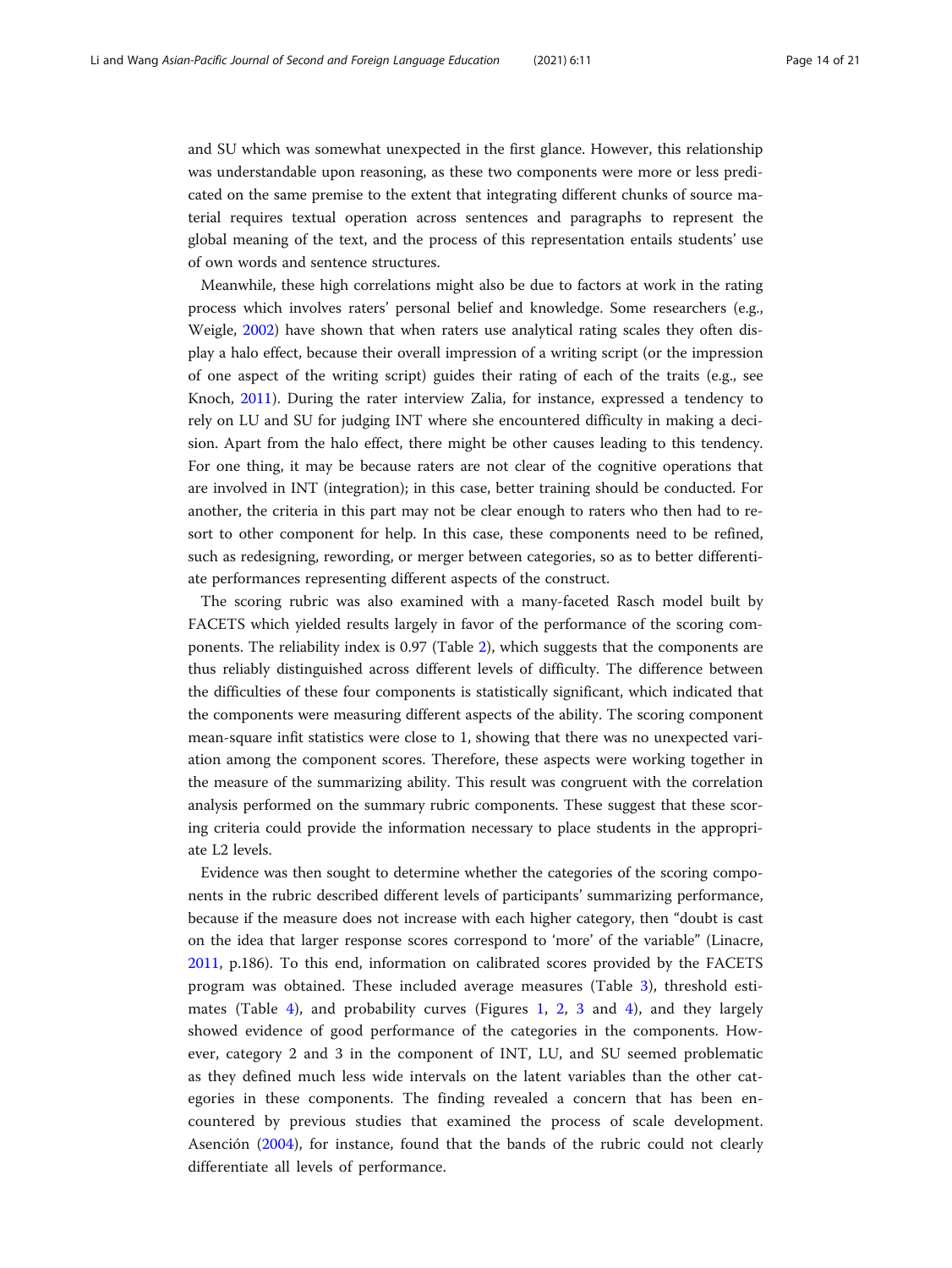<span id="page-14-0"></span>

All the components in the rubric have six categories (i.e.,  $0-5$ ), but three of them (MIC, INT, SU) functioned with five categories. The little use of category 5 in the scoring components could be explained by the fact that the sample was at the intermediate level of English proficiency which has restricted the variability of scores that ideally should be reflected in the scoring categories. Another plausible explanation is that the raters were very cautious of giving the components full scores which denotes that a summary was free of error and fully met the criteria, which is seldom the case with most EFL learners unfortunately.

The interview provided important information with respect to the raters' perception of the functionality of the scoring components, revealing the concerns over the usefulness of the criteria in differentiating ability at different levels. Overall less criticism is leveled at Main idea coverage and Language use. For the former, perhaps the table of

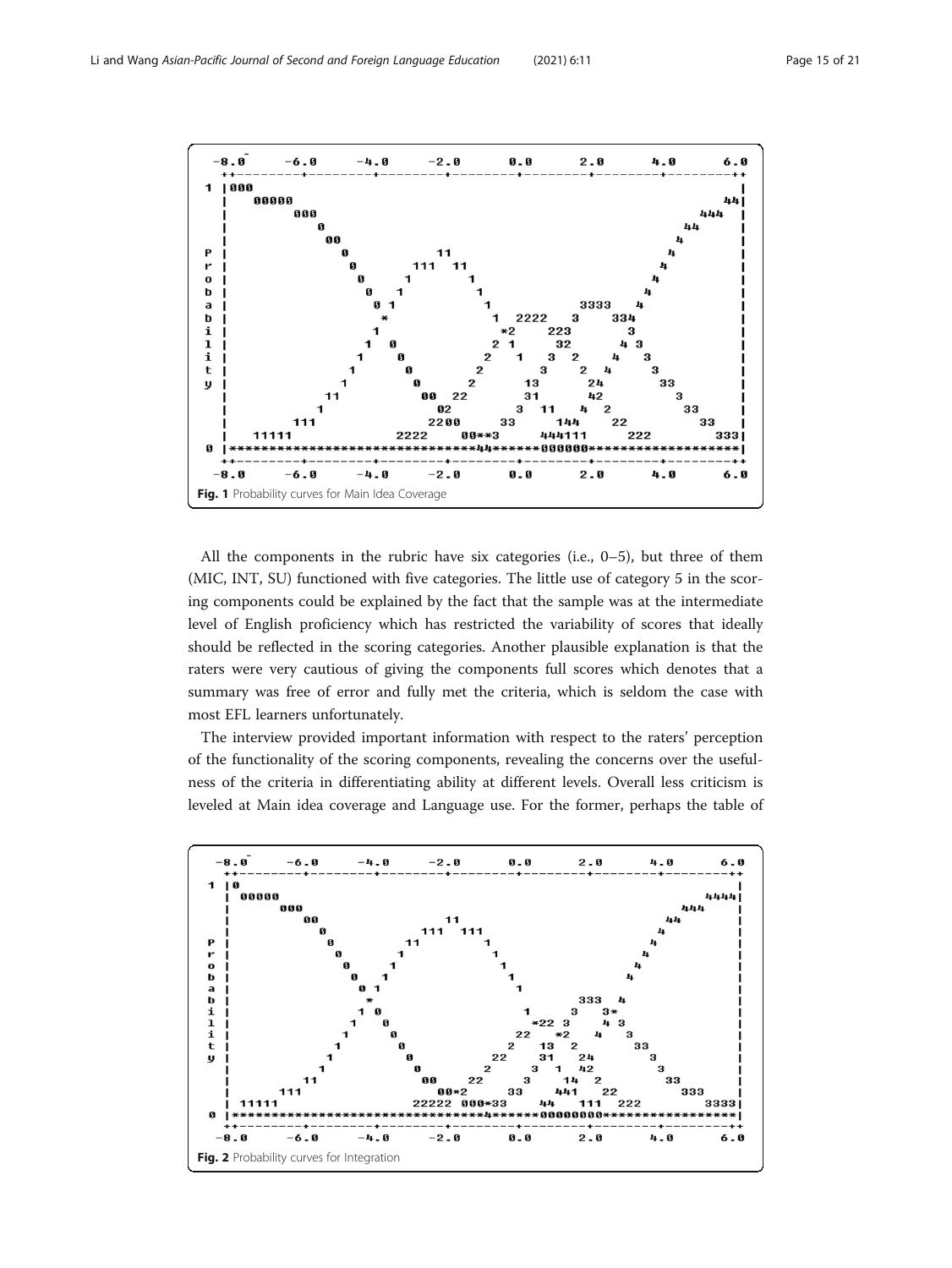<span id="page-15-0"></span>

idea units constructed based on the model summary contributed to the relative ease in using the component. For the latter, raters may be less familiar to the construct of the other components than to language use, which is stressed in virtually all rating scales of EFL writing. In contrast, the raters showed less confidence in using Integration, expressing difficulty in distinguishing the categories. The categories may need to be redesigned or couch them in terms that better distinguish performance at different levels.

As for Source use, raters raised concerns about the vagueness of the term "copy" and "paraphrase" used in the scale, and mentioned the trouble of frequently shuttling between the text and the summaries to assess the extent to which sentences in the scripts were formulated with students' own vocabulary and structures. It is suggested the task of tackling source use be coped with automatic detection technology, i.e. those described in Mandin, Lemaire, and Dessus's ([2007](#page-20-0)) report, to ease the burden and improve efficiency and accuracy.

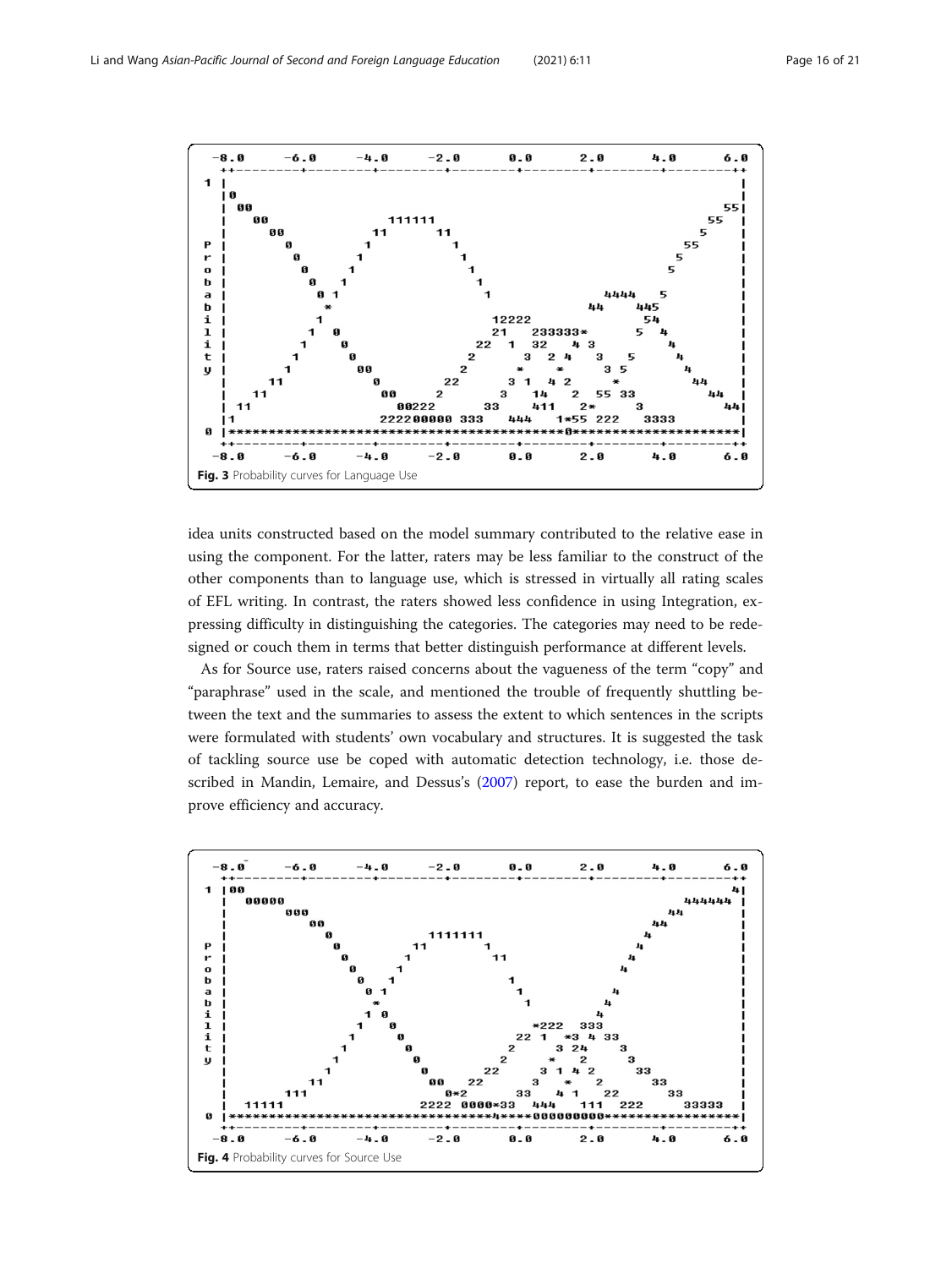#### Conclusion

The present study aimed to conduct validation of an analytic scale that was developed based on intuition and theory of summary writing for use in classroom assessment and large-scale testing as well. The scoring scale played a key role in the rating process with the template as an aid for the raters. MFRM analysis, the diagnostic measures in particular as suggested by Bond and Fox ([2007](#page-19-0)), was carried out to see if the scoring components were related aspects of the ability to write a summary and if the categories discriminated among different levels of performance. Examination of the scoring components and their categories provided evidence in support of the use of the scoring rubric, but also suggested, and is confirmed by rater interviews, the need of refinement of the components and categories to better describe the differing levels of summarization performance. The high correlation coefficients among some of the components are still in need of a plausible interpretation. Perhaps there are some relations between these significant correlations and the narrow intervals defined in some of the categories as revealed in the MFRM analysis. These are yet to be found out and dealt with in future research.

This research confirms what has been proposed by other related studies that the Many facet Rasch Model provides better evidence of validity in the assessment of scoring rubrics. In particular, the measures proposed by Bond and Fox [\(2007\)](#page-19-0) are useful in giving diagnostic evaluation of an analytical scale. This information helps to identify the possible weakness to which remedial efforts could be prescribed so that the scale could yield useful information about students' summarizing abilities. An adequate scoring scheme would help to achieve satisfactory reliability and reduce subjectivity in scoring.

This study has implications for the design of summarization tasks, particularly the scoring rubric, which embodies "what underlying abilities are being measured by the test" (Knoch, [2009,](#page-19-0) p.60). The validity of a scoring scale may be appropriately examined from at least two perspectives: one is related to the scale itself, and the other is to raters who use the scale. The present research is in keeping with previous studies that a good knowledge of the construct of summarization tasks is needed and should constitute the basis for building an analytical scale, so that each of its components represents a distinct aspect of the summarizing ability. Rubric with clear and sound constructs are crucial for performance evaluation, because evidence supporting the evaluation inference is based on, among other things, the "care with which the scoring rubrics are developed and applied" (Xi, [2008,](#page-20-0) p.182). With such knowledge in mind, careful wording of the criteria should be performed to avoid vagueness and confusion. These could be identified by expert judgment and statistical analysis using MFRM. In the scoring process, it is desirable that the principles underlying the development of the summary scale be efficiently communicated to the raters, because the ways in which rating scales and rating criteria are constructed and interpreted by raters act as the de facto test construct (McNamara, [2002](#page-20-0); Turner, [2000](#page-20-0)).

The study takes a practical approach that is believed to be able to strike an optimum balance among the resources available in constructing a rating scale for summary writing. Hopefully, the approach could offer a viable solution for teachers to use summarization as an efficient tool to foster learner development and evaluate language proficiency in both formative and summative assessment practices in the college-level foreign language education in China.

With the proposed approach, as well as the research findings made, the present study also holds implications for the design and scoring of integrated tasks in large-scale national English tests, such as college English test (CET), which currently do not take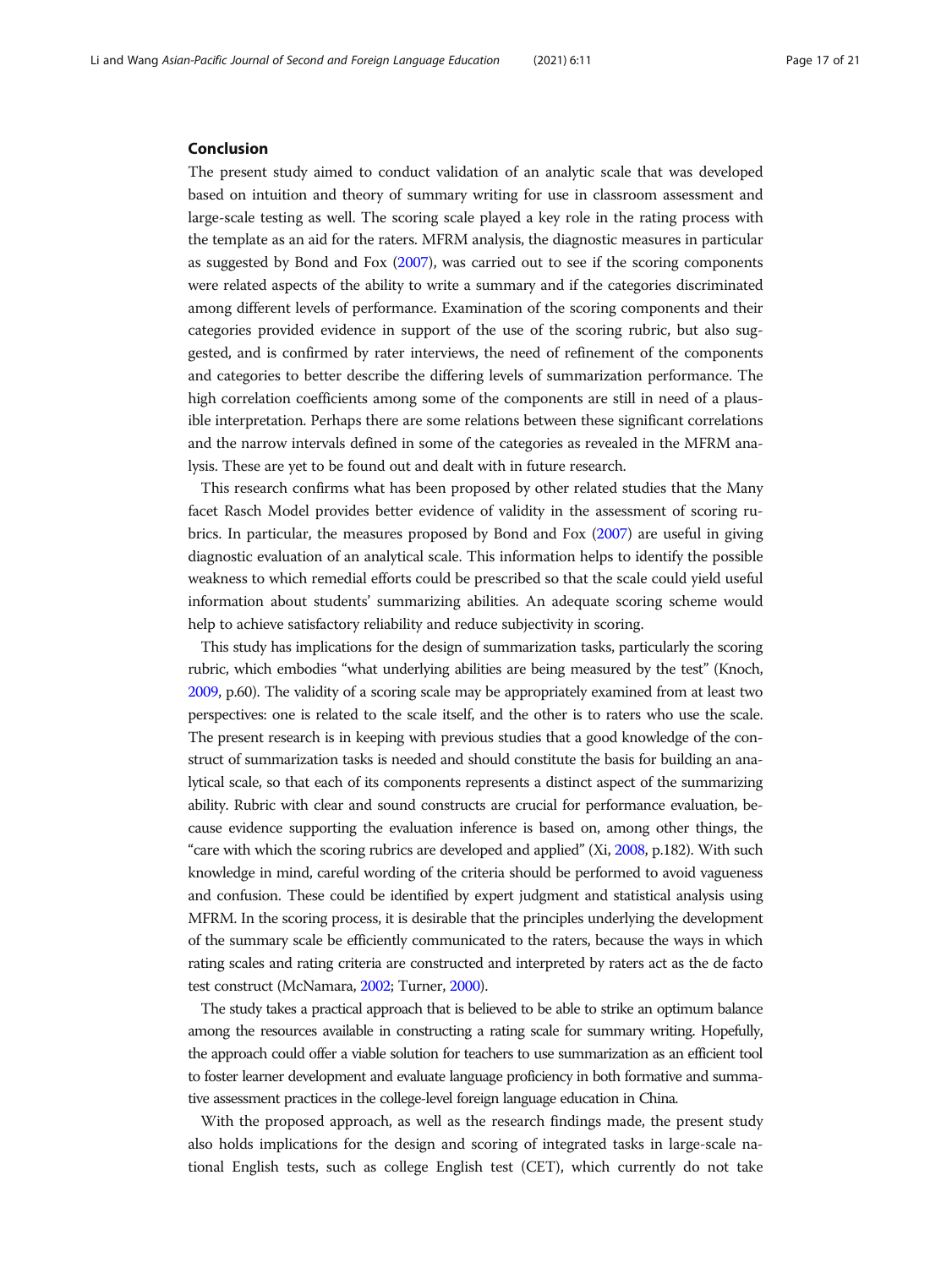<span id="page-17-0"></span>summary writing tasks. With an on-going in-depth study and understanding of the relevant theories, decision could be made about how best to formulate and represent the constructs of the tasks. Diagnostic evaluation and improvement of the rating scale would help enhance scoring reliability, which has been a major concern for integrated test tasks. The inference made about test-takers' summarization ability would be more accurate and constructive, which would, in turn, enhance the consequential validity of the tasks. Given the fact that A growing number of language tests (e.g., The Internet-based Test of English as a Foreign Language, Canadian Academic English Language Assessment, General English Proficiency Test, and Georgia State Test of English Proficiency) have incorporated tasks that involve summarization in their assessment batteries (Yang, [2014\)](#page-20-0), it is suggested that the task be given serious consideration in major domestic tests.

#### Appendix

Rating scale

#### Main idea coverage

- 5 EXCELLENT: A response has complete coverage of main ideas
	- 4 VERY GOOD: A response has coverage of most main ideas
	- 3 GOOD: A response has moderate coverage of main ideas
	- 2 MODERATE: A response has some coverage of main ideas
	- 1 POOR: A response has coverage of very few ideas
	- 0 NO: A response has no coverage of main ideas

#### Integration

5 EXCELLENT: A response rearranges the order of the statements logically, displays excellent examples of integration and connectives, and demonstrates global interpretation of the source text

4 VERY GOOD: A response rearranges the order of the statements logically, displays good examples of integration and connectives, and demonstrates global interpretation of the source text

3 GOOD: A response rearranges the order of the statements logically, displays moderate examples of integration and connectives, and demonstrates global interpretation of the source text

2 MODERATE: A response basically follows the order of source text with few cases of re-ordering and integration, and is not global in the interpretation of the source text

1 POOR: A response follows the original order of the statements in the source text, shows rare instance of proper integration and connectives, and is not global in their interpretation of the source text

0 NO: A response has no instances of integration or connectives at all

#### Language use

5 EXCELLENT: A response displays consistent facility in the use of language, demonstrating syntactic variety, appropriate word choice; it is within the word limit as required

4 VERY GOOD: A response displays facility in the use of language, demonstrating syntactic variety and range of vocabulary, though it will probably have occasional noticeable minor errors in structure, or word form that do not interfere with meaning; it is basically within the word limit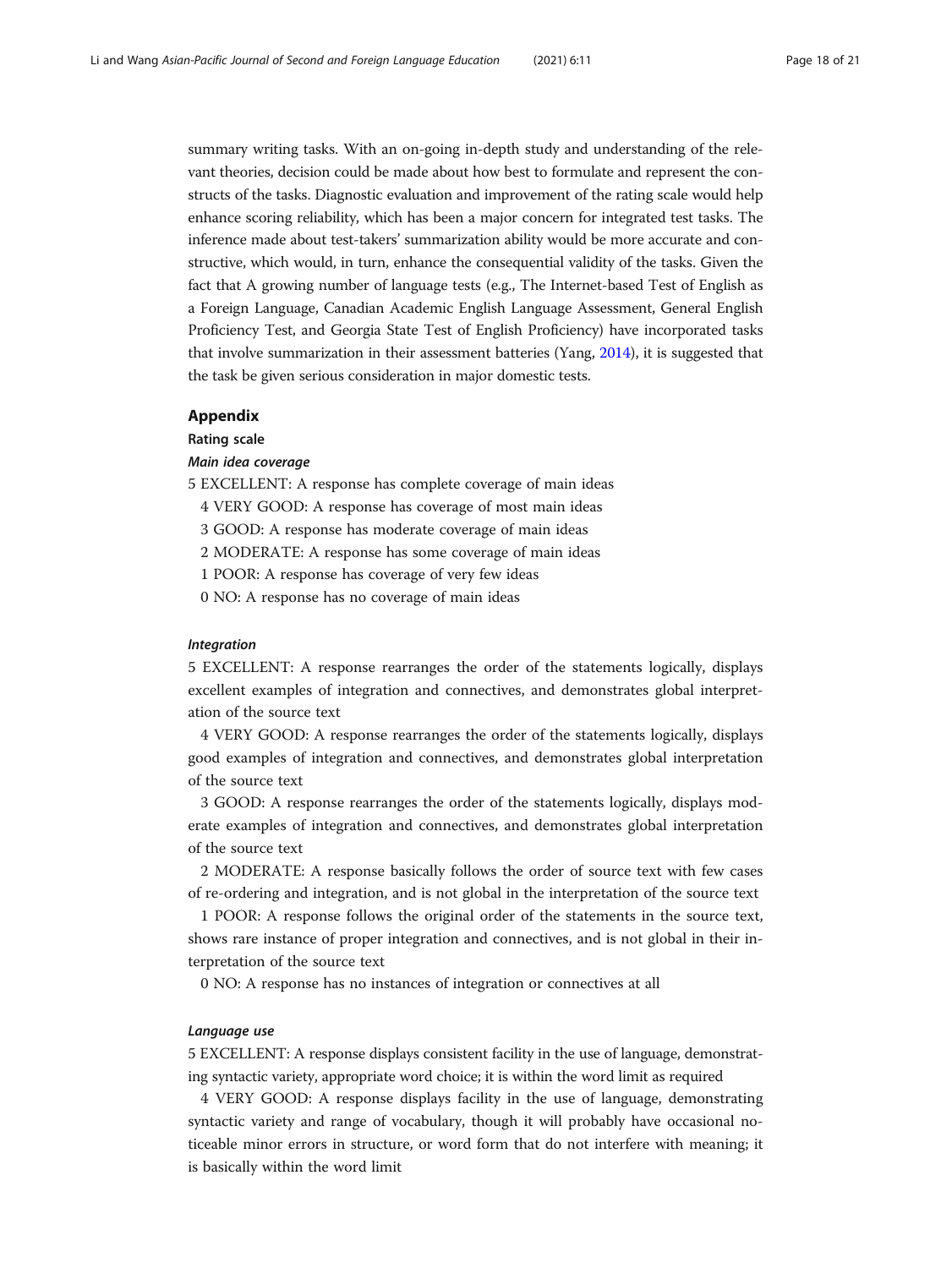3 GOOD: A response demonstrates inconsistent facility in sentence formation and word choice that may result in lack of clarity and occasionally obscure meaning; and/or it exceeds the word limit to a noticeable degree

2 MODERATE: A response has a noticeably inappropriate choice of words or word forms, an accumulation of errors in sentence structure and/or usage; and/or it exceeds the word limit to a large degree

1 POOR: A response has serious and frequent errors in sentence structure or usage, the text shows a lack of control of vocabulary and/or grammar; and/or it exceeds the word limit to a large degree

0 NO: A response is totally incomprehensible due to language errors, or because the response is left blank

#### Source use

5 EXCELLENT: A response is predominantly in the summarizers' own words and sentence structures, in addition to the accurate use of the information from the source text

4 VERY GOOD: A response is mostly in the summarizers' own words and sentence structures, in addition to the accurate use of the information from the source text

3 GOOD: A response is basically in the summarizers' own words and sentence structures, in addition to appropriate use of information from the source text

2 MODERATE: A response has some use of the summarizers' own words and sentence structures, in addition to the adequate use of the information from the source text

1 POOR: A response is predominately verbatim copying the source text

0 NO: A response demonstrates completely verbatim copying from the source text

#### Abbreviations

CEFR: Common European framework of reference for languages; CET: College English test; CSE: Chinese Standard of English Language Ability; EFL: English as foreign language; FAIT: Faithfulness; FLTRP: Foreign Language Teaching and Research Press; MFRM: Multifaceted Rasch measurement; MIC: Main Idea Coverage; INT: Integration; LU: Language Use; NMET: Chinese national matriculation English test; SU: Source Use; TOEFL: Test of English as a foreign language

#### Acknowledgements

Not applicable.

#### Authors' contributions

Jiuliang Li carried out research design and the writing of the paper. Qian Wang carried out data collection and analysis.

#### Funding

National Education Examinations Authority of China & British Council. Award number: EARG2020002. Beijing Institute of Fashion Technology. Award number: JG-1923.

#### Availability of data and materials

The data will not be shared with a reason.

#### **Declarations**

Ethics approval and consent to participate

The need for approval was waived.

#### Consent for publication

Not applicable.

#### Competing interests

The authors declare that they have no competing interests.

#### Author details

<sup>1</sup>Beijing Institute of Fashion Technology, NO.2 Yinghua Road, Chaoyang District, Beijing 100029, PR China. <sup>2</sup>North China Electric Power University, No.2, Bei Nong Road, Changping District, Beijing 102206, PR China.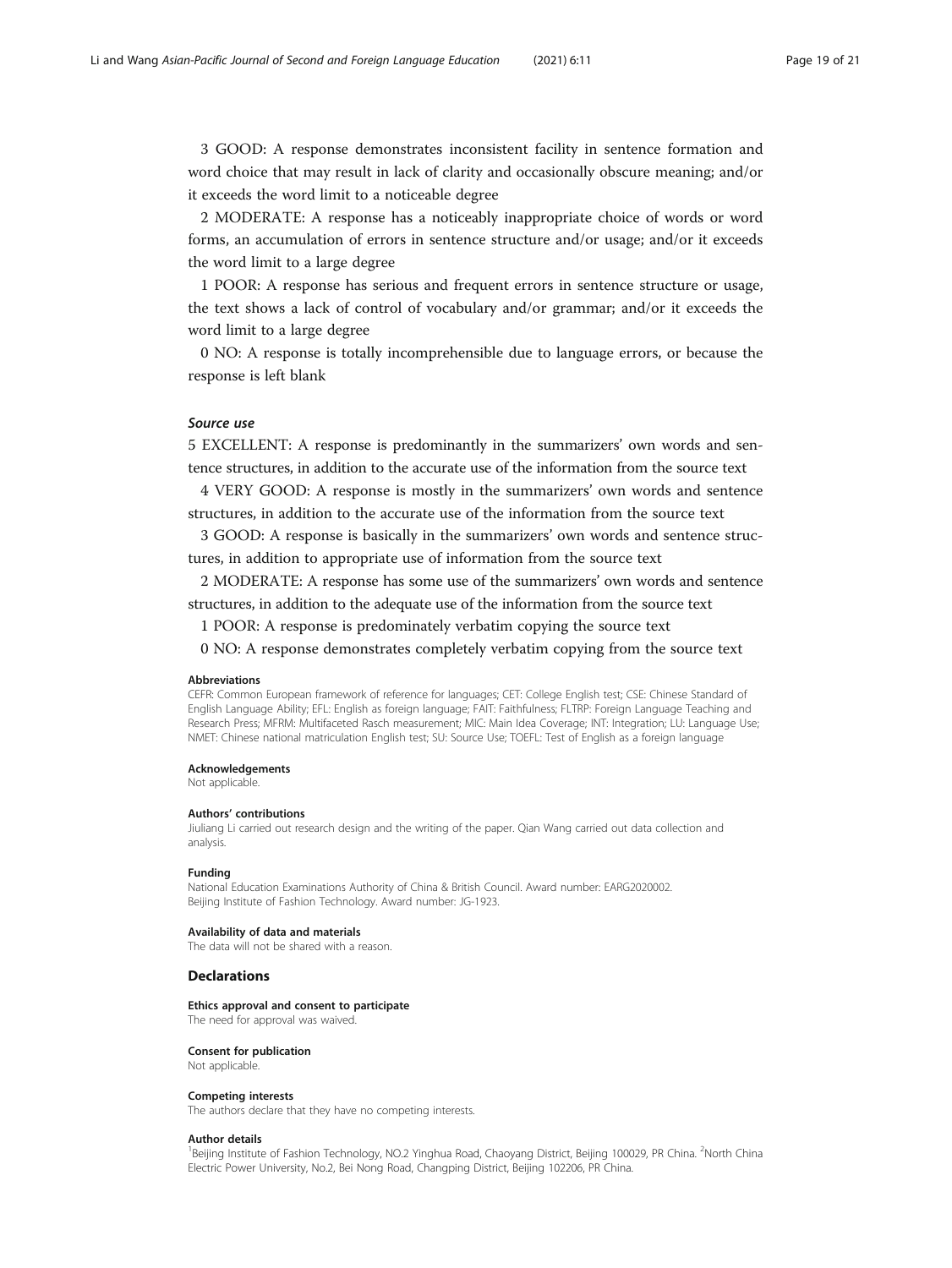#### <span id="page-19-0"></span>Received: 24 September 2020 Accepted: 3 May 2021 Published online: 01 July 2021

#### References

- Andrich, D. (1996). Measurement criteria for choosing among models with graded responses. In A. von Eye, & C. C. Clogg (Eds.), Categorical variables in developmental research: Methods of analysis, (pp. 3–35). San Diego, CA: Academic Press.
- Asención Delaney, Y. (2008). Investigating the reading-to-write construct. Journal of English for Academic Purposes, 7(3), 140– 150. <https://doi.org/10.1016/j.jeap.2008.04.001>.
- Asención, Y. (2004). Validation of reading-to-write assessment tasks performed by second language learners. Unpublished PhD thesis, Northern Arizona University.
- Bachman, L. F., & Palmer, A. (1996). Language testing in practice. Oxford: Oxford University Press.
- Bernhardt, E.B. (1991). Reading development in a second language: Theoretical, empirical, and classroom perspectives. Norwood, NJ: Ablex.
- Bond, T. G., & Fox, C. M. (2007). Applying the Rasch model: fundamental measurement in the human sciences. Mahwah: Lawrence Erlbaum.
- Brown, A. L., & Day, J. D. (1983). Macrorules for summarizing texts: the development of expertise. Journal of Verbal Learning and Verbal Behavior, 22(1), 1–14. [https://doi.org/10.1016/S0022-5371\(83\)80002-4.](https://doi.org/10.1016/S0022-5371(83)80002-4)
- Carson, J. (2001). A task analysis of reading and writing in academic contexts. In D. Belcher, & A. Hirvela (Eds.), Linking literacies: perspectives on L2 reading-writing connection, (pp. 48–83). Ann Arbor: The University of Michigan Press.
- Chan, S., Inoue, C., & Taylor, L. (2015). Developing rubrics to assess the reading-into-writing skills: A case study. Assessing Writing, 26, 20–37. <https://doi.org/10.1016/j.asw.2015.07.004>.
- Chapelle, C. A., Enright, M. K., & Jamieson, J. M. (2008). Building a validity argument for the test of English as a foreign language. ™. New York: Routledge.
- Chen, Y. S., & Su, S. W. (2012). A genre-based approach to teaching EFL summary writing. ELT Journal, 66(2), 184–192. [https://](https://doi.org/10.1093/elt/ccr061) [doi.org/10.1093/elt/ccr061](https://doi.org/10.1093/elt/ccr061).
- Cohen, A. D. (1993). The role of instructions in testing summarizing ability. In D. Douglas, & C. Chapelle (Eds.), A new decade of language testing research, (pp. 132–159). Washington, DC: TESOL.
- Cohen, A. D. (1994). English for academic purposes in Brazil: the use of summary tasks. In C. Hill, & K. Parry (Eds.), From testing to assessment: English as an international language, (pp. 174–204). London: Longman.
- Cumming, A., Kantor, R., & Powers, D. E. (2001). Scoring TOEFL essays and TOEFL 2000 prototype writing tasks: an investigation into raters' decision making and development of a preliminary analytic framework. TOEFL monograph series 22. Princeton: Educational Testing Service.
- Currie, P. (1998). Staying out of trouble: apparent plagiarism and academic survival. Journal of Second Language Writing, 7(1), 1–18. [https://doi.org/10.1016/S1060-3743\(98\)90003-0.](https://doi.org/10.1016/S1060-3743(98)90003-0)
- Deygers, B., & Van Gorp, K. (2015). Determining the scoring validity of a co-constructed CEFR-based rating scale. Language Testing, 32(4), 521–541. <https://doi.org/10.1177/0265532215575626>.
- Friend, R. (2000). Teaching summarization as a content area reading strategy. Journal of Adolescent & Adult Literacy, 44(4), 320–329.
- Friend, R. (2002). Summing it up teaching summary writing to enhance science learning. The Science Teacher, 69(4), 40-43. Fulcher, G. (2012). Scoring performance tests. In G. Fulcher, & F. Davidson (Eds.), The Routledge handbook of language testing, (pp. 378–392). London: Routledge.
- Galaczi, E., French, A., Hubbard, C., & Green, A. (2011). Developing assessment scales for largescale speaking tests: a multiplemethod approach. Assessment in Education: Principles, Policy & Practice, 18(3), 217–237.
- Grabe, W., & Kaplan, R. B. (1996). Theory and practice of writing. New York: Longman.
- Hale, G., Taylor, C., Bridgeman, B., Carson, J., Kroll, B., & Kantor, R. (1996). A study of writing tasks assigned in academic degree programs. Princeton: Educational Testing Service.
- Hawkey, R., & Barker, F. (2004). Developing a common scale for the assessment of writing. Assessing Writing, 9(2), 122–159. [https://doi.org/10.1016/j.asw.2004.06.001.](https://doi.org/10.1016/j.asw.2004.06.001)
- Hidi, S., & Anderson, V. (1986). Producing written summaries: task demands, cognitive operations, and implications for instruction. Review of Educational Research, 56(4), 473–493. [https://doi.org/10.3102/00346543056004473.](https://doi.org/10.3102/00346543056004473)
- Johnson, N. S. (1983). What do you do if you can't tell the whole story? The development of summarization skills. In K. E. Nelson (Ed.), Children's language, (vol. 4, pp. 315–383).
- Kim, S. A. (2001). Characteristics of EFL readers' summary writing: A study with Korean University students. Foreign Language Annals, 34(6), 569–581. <https://doi.org/10.1111/j.1944-9720.2001.tb02104.x>.
- Kintsch, W., & Van Dijk, T. A. (1978). Toward a model of text comprehension and production. Psychological Review, 85(5), 363-394. <https://doi.org/10.1037/0033-295X.85.5.363>.
- Kirkland, M. R., & Saunders, M. A. P. (1991). Maximizing student performance in summary writing: Managing cognitive load. TESOL Quarterly, 25(1), 105–121. <https://doi.org/10.2307/3587030>.
- Knoch, U. (2009). Diagnostic writing assessment: the development and validation of a rating scale. Frankfurt: Peter Lang. Knoch, U. (2011). Rating scales for diagnostic assessment of writing: What should they look like and where should the criteria come from? Assessing Writing, 16(2), 81–96. <https://doi.org/10.1016/j.asw.2011.02.003>.
- Kroll, B. (1977). Combining ideas in written and spoken English: a look at subordination and coordination. Discourse across time and space, 5.
- Lallmamode, S. P., Daud, N. M., & Kassim, N. L. A. (2016). Development and initial argument-based validation of a scoring rubric used in the assessment of L2 writing electronic portfolios. Assessing Writing, 30, 44–62. [https://doi.org/10.1016/j.a](https://doi.org/10.1016/j.asw.2016.06.001) [sw.2016.06.001.](https://doi.org/10.1016/j.asw.2016.06.001)
- Leask, B. (2006). Plagiarism, cultural diversity and metaphor—Implications for academic staff development. Assessment & Valuation in Higher Education, 31(2), 183–199. <https://doi.org/10.1080/02602930500262486>.

Lim, G. (2012). Developing and validating a mark scheme for writing. Cambridge English Research Notes, 49, 6–10. Linacre, J. M. (1999). Investigating rating scale category utility. Journal of Outcome Measurement, 3(2), 103-122. Linacre, J. M. (2005). A user's guide to FACETS. Computer software manual. Chicago: Winsteps. com.